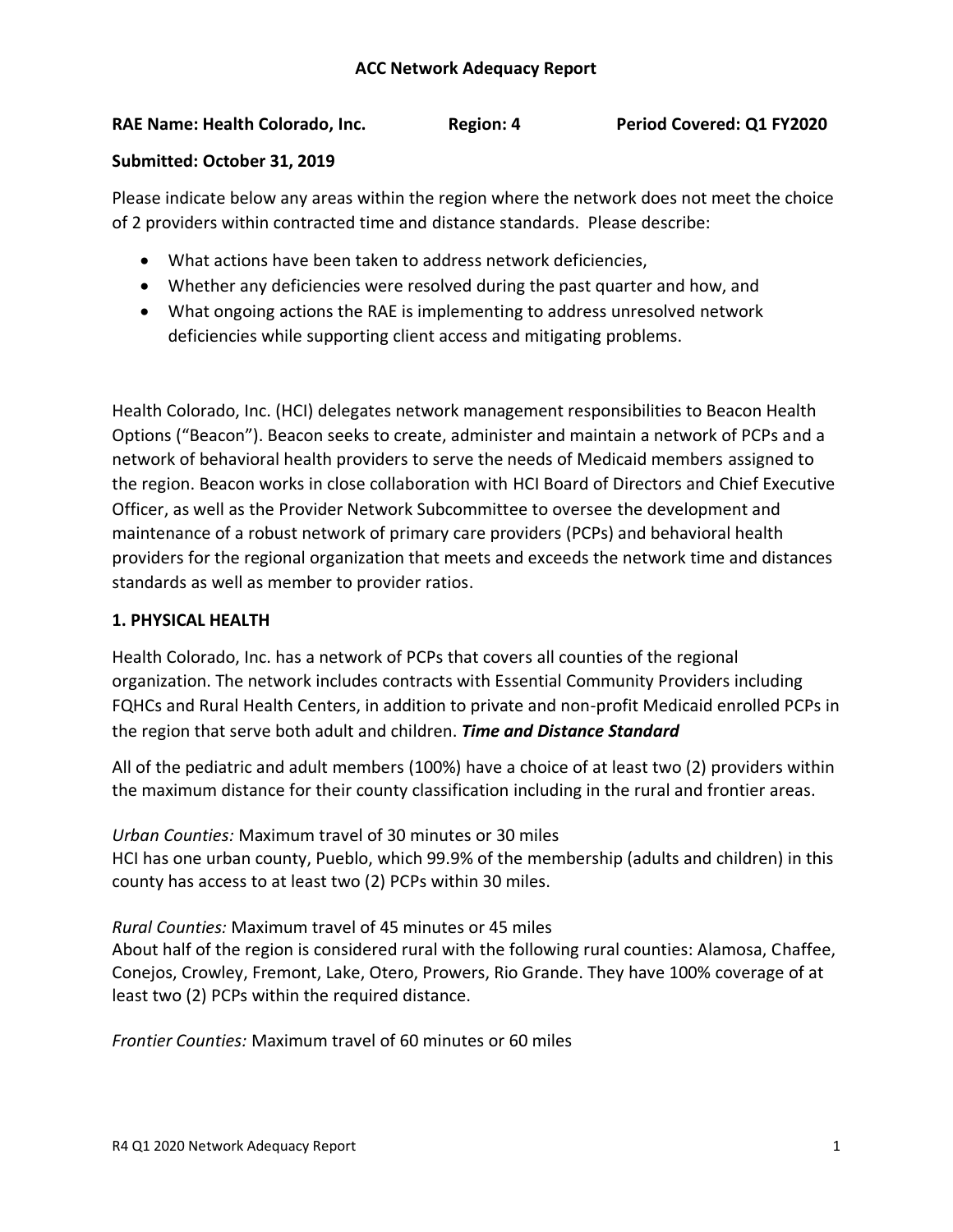The following counties are designated as frontier: Baca, Bent, Costilla, Custer, Huerfano, Kiowa, Las Animas, Mineral, Saguache. The frontier area has 100% coverage of at least two (2) PCPs within the required distance.

The majority (496 or 98%) of the PCP rendering providers in the region are currently accepting new members. The number of PCPs is based on the provider type and service location resulting in unique rendering providers counted more than once.

## *Member to Provider Ratio*

Health Colorado, Inc. meets the member to provider ratio across the region. Please reference "R4\_NetworkRpt\_Q1\_FY19-20" on Tabs "Client Ratio- PCP".

- 1/1,800 adult members Adult primary care providers **Ratio during reporting period is 1/177**
- 1/1,200 adult members Mid-level primary care providers **Ratio during reporting period is 1/103**
- $\bullet$  1/1,800 pediatric members Pediatric primary care providers **Ratio during reporting period is 1/399**

The provider types were updated to meet reporting requirements as noted in the RAE contract starting fourth quarter of 2019. The update resulted in changes in the number of providers thus affecting the calculation of the ratios.

## ACTIONS TAKEN TO IMPROVE THE NETWORK

## *Data Management*

Beacon maintains the network data for the behavioral health providers and PCP practices to ensure the number of practitioners in each practice site. This process was initiated in the Fall 2018. Specifically, Provider Relations conducts a review of rendering providers within PCP locations to capture new staff, terminations or licensure changes within a practice. The review process is as follows: Provider Relations contacts the PCP practice manager via email with the information we collected from them on the previous validation and request their review. The PCP practice manager either confirms that there were no changes or notate any additions, terminations or changes within the practice. Provider Relations keys in the reported additions, changes or terminations within the network data.

## *Patient Load*

In the Spring of 2019, Beacon, through the Provider Network Subcommittee, initiated an internal workgroup to develop a policy regarding PCP panels to standardize capacity and improve access to care. The workgroup has completed its research, which included: (1) reviewed journals on best practices for PCP to panel ratios, (2) received input from the Provider Network Subcommittee on how clinics monitor their patient load, and (3) conducted panel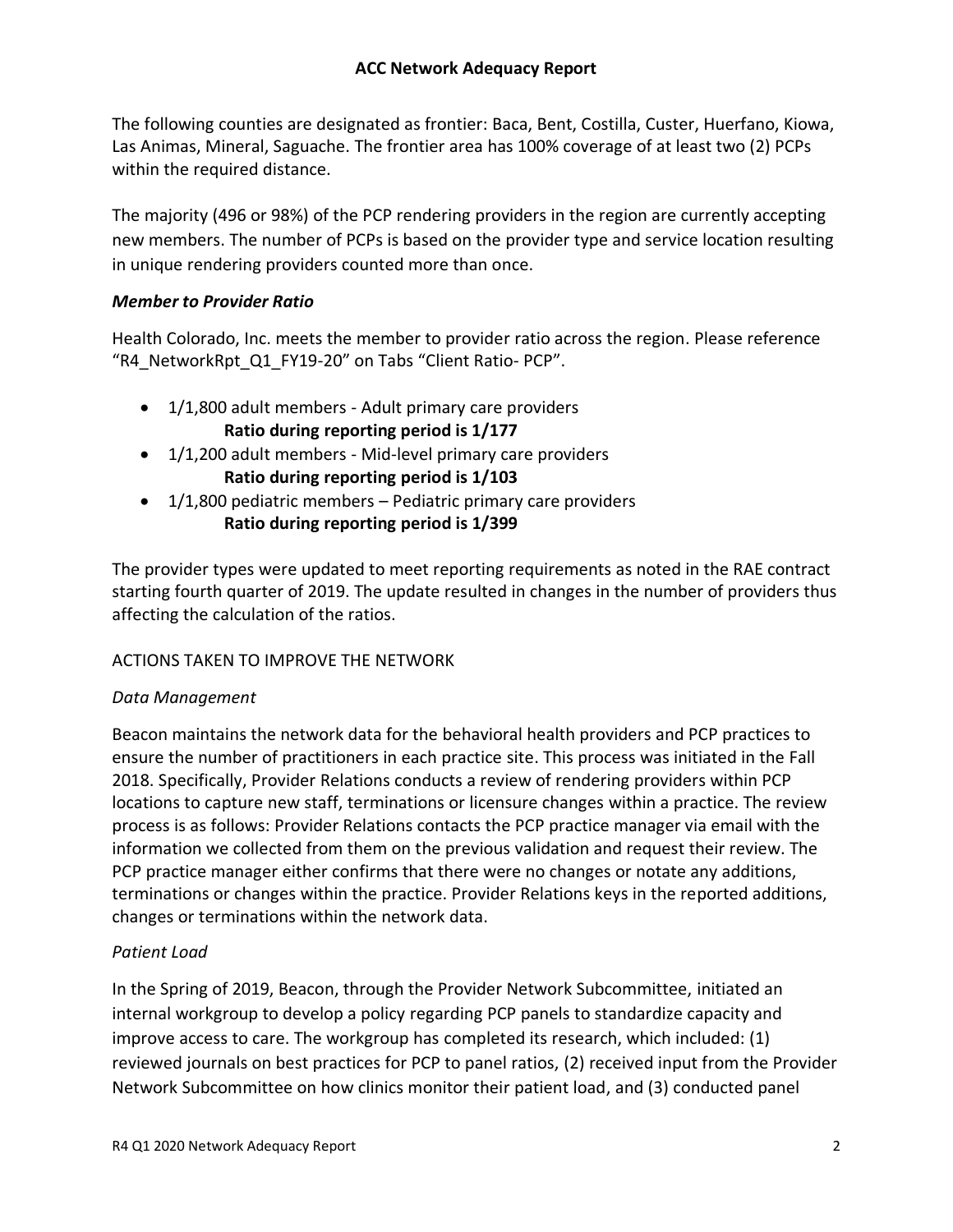analysis to model various PCP to member ratios to assess the best approach for HCI. Based on this information, the internal workgroup developed an algorithm to calculate a provider panel ratio that considers the number of rendering providers within each practice and the Medicaid mix expected based on the Medicaid mix at the county level. Additionally, the workgroup identified steps to assist practices that exceed the ratios to collaborate in either expanding services or engaging the Department to right-size their attribution. Finally, there was consideration for FQHCs, RHCs and other critical access providers to ensure there is no impact to overall member access to care. Provider Network Subcommittee approved the policy during the reporting period. The committee will provide feedback on the roll-out of the policy to ensure that PCPs receive proper education on how the policy impacts their practices.

## FUTURE ACTIONS:

Beacon Health Options will continue to work with PCPs to verify their rendering provider information to accurately describe the network in provider directory and meet reporting requirements.

Provider Relations reviewed the current list of providers participating in Medicaid to identify key practices and providers who are currently providing services to Health First Colorado Members. Provider Relations will continue to source other data to identify potential PCPs including reviewing utilization data, historical claims information and Business Associate Agreements (BAA) with CPAC to cross-reference against providers who are not in the network and may be a potential recruitment.

## **2. BEHAVIORAL HEALTH**

Beacon continues to enhance its established regional and state-wide network of behavioral health providers to comply with the network time and distance standards. The network includes contracts and relationships with Essential Community Providers including Community Mental Health Centers, FQHCs, school-based health centers, Rural Health Centers, community safety-net clinics, as well as a number of private/non-profit providers and substance use disorder providers in the region.

Starting in first quarter of fiscal year 2020, Beacon started to include in the number of behavioral health practitioners the staff providers within the Community Mental Health Centers (CMHC). Network Adequacy Reports during the first year described the CMHCs at the facility service location level only which meant that a CMHC location showed as one (1) practitioner. CMHCs reported to the HCI Board and Provider Network Subcommittee that each of their service locations has multiple staff providers with an array of specialties and capacity for services. Additionally, CMHCs are the primary or sole source of mental health and SUD services in rural and frontier counties. This resulted in decision to make these updates to better assess access across the region and continue to implement strategies to recruit available providers and provide members with choice. As a result of integrating CMHC staff providers to the reporting data, the reports for the region significantly changed from previous quarters. Based on the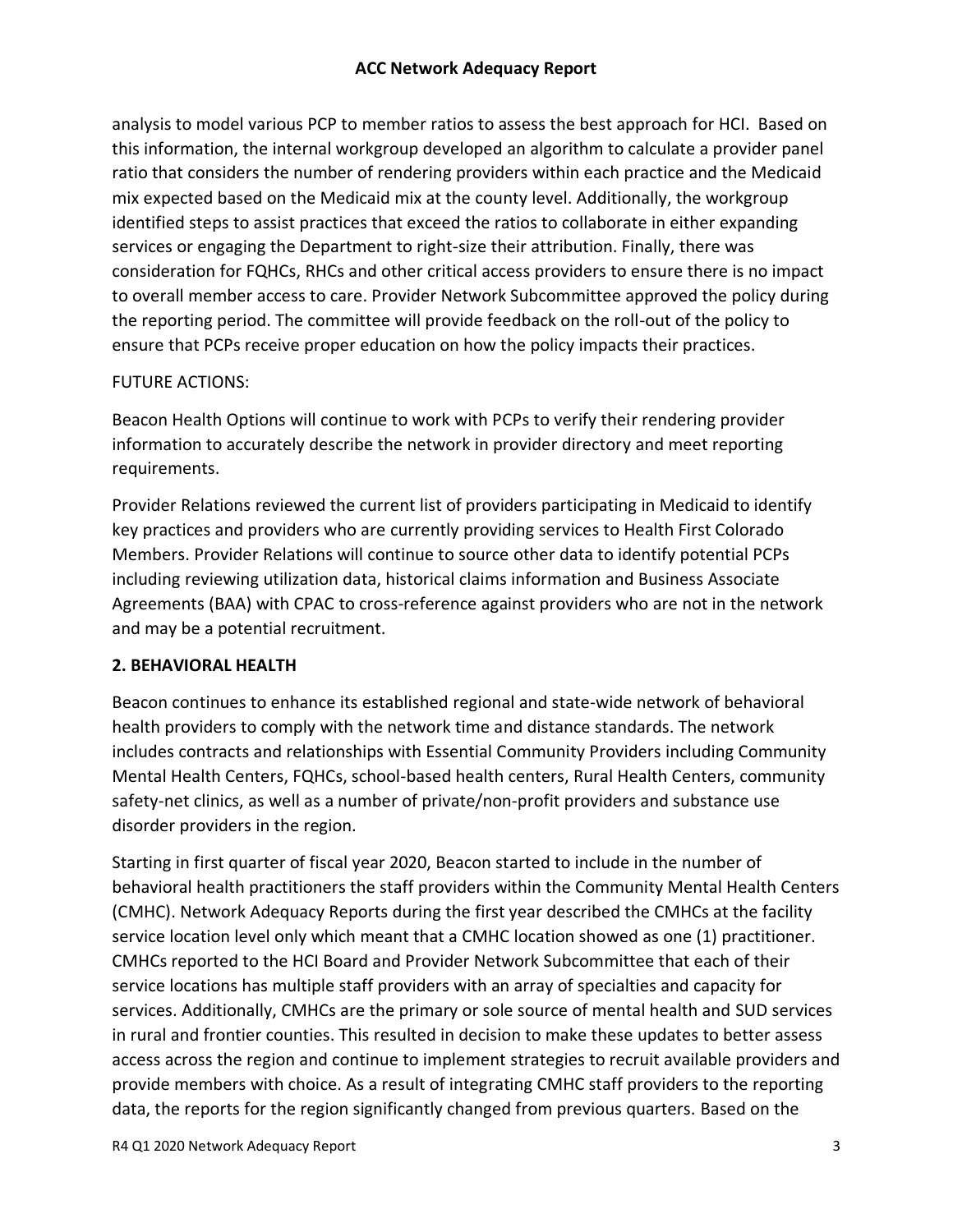Behavioral Health tab of the R4 NetworkRpt Q1 FY19-20, there was an addition of 606 new providers in the reporting period. When remove duplicates due to working in multiple counties or having multiple specialties, there were 227 new unduplicated providers.

## *Time and Distance Standard*

HCI members have access to at least two (2) behavioral health providers (not including SUD providers) within the maximum distance for their county classification. The majority of HCI members (99%) have a choice of at least two (2) providers within the RAE region at the maximum distance for their county classification.

*Urban Counties* (Pueblo): Maximum travel of 30 minutes or 30 miles Almost all of the members have access to two (2) provider within the RAE region at the required distance, including 99.9% of adults and 99.9% of children. The children have access to child behavioral health providers within the RAE region at the required distance.

*Rural Counties* (Alamosa, Chaffee, Conejos, Crowley, Fremont, Lake, Otero, Prowers, Rio Grande): Maximum travel of 60 minutes or 60 miles

All adults have 100% coverage of at least two (2) providers within the RAE region at the required distance. For children, there is 89% coverage if it is not of at least two (2) providers within the RAE region at required distance. As referenced in the previous section, this has changed the access to care throughout the region from last reporting.

*Frontier Counties* (Baca, Bent, Costilla, Custer, Huerfano, Kiowa, Las Animas, Mineral, Saguache): Maximum travel of 90 minutes or 90 miles.

All adults in frontier counties have 100% coverage of at least two (2) providers within the RAE region at the required distance. For children, there is 95% coverage of at least two (2) providers within the RAE region at the required distance. As referenced in the previous section, this has changed the access to care throughout the region from last reporting.

Beacon has contracts with Substance Use Disorder (SUD) providers that meet the provider to member ratio. All members (100%) have access to at least two (2) SUD providers within the RAE region at the required distance.

## *Member to Provider Ratio*

- 1/1,800 adult members Adult mental health providers
- 1/1,800 pediatric members Pediatric mental health providers
- 1/1,800 all members Substance use disorder providers

Health Colorado, Inc. meets the member to provider ratio standards for the regional behavioral health network.

• Ratio for Adult Mental Health Practitioner is 1/170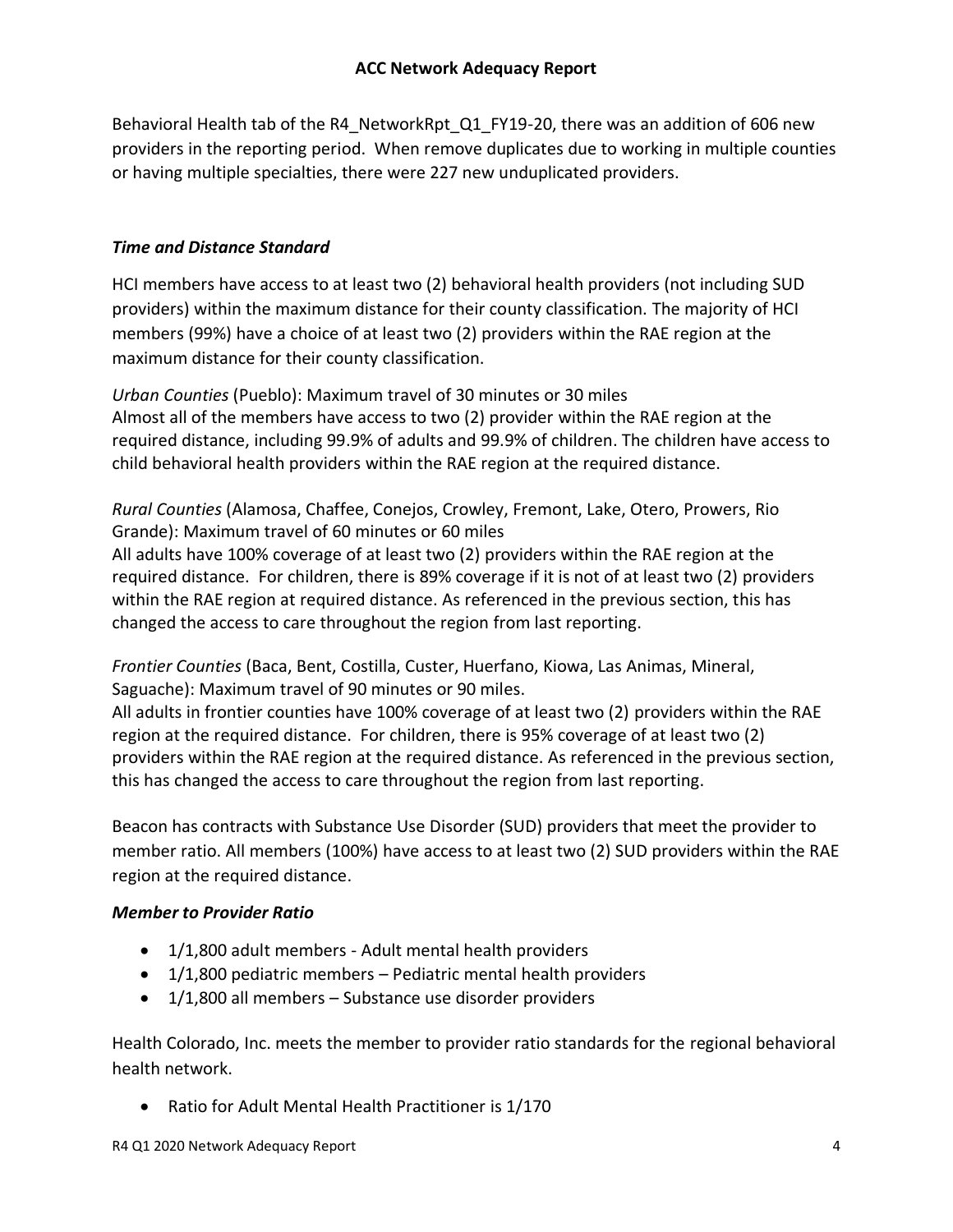- Ratio for Pediatric Mental Health Practitioner is 1/197
- Ratio for Substance Use Disorder Practitioner is 1/942

Note that the member to provider ratio excludes members residing outside the region and providers located outside the region, as requested by the Department.

When reviewing the ratios at the county level available in the "Client Ratio – BH", it shows that there is limited or no pediatric in two frontier counties: Mineral, and Saguache. Similarly, there is limited or no SUD providers in Conejos, Costilla, Las Animas, Mineral, and Saguache. When considering the time and distance standards, members residing in these counties can travel to other counties within the maximum distance for their county clarification. When considering all standards, HCI members meet the accessibility standards as set forth by the contract with the Department. Even though the time and distance standard was met for SUD providers, and most of the pediatric members (93%) have access within required distance, the listed counties do not have sufficient providers within the county for member choice. Recruitment efforts will be focused for available qualified providers in the area as outlined in the section below.

All the behavioral health providers in the region (862 or 100%) are currently accepting new members.

## ACTIONS TAKEN TO IMPROVE THE NETWORK

### *Data Maintenance*

During the reporting period, the CMHCs reported having pediatric and SUD providers within their service locations in the identified counties, which identified the data gaps for the existing network. Furthermore, the Department offered feedback in the previous report to review if there were any additional providers not captured in the report. This resulted in a decision to focus on data management to have accurate picture of access to care and assess gaps in care of integrating CMHC staff providers to the reporting data in this reporting period, the Provider to Member Ratios improved for pediatric and SUD services across all counties. In order to maintain the CMHC data, Provider Relations will be submitting to the CMHCs a quarterly staff roster to validate their staff providers in the system for future reports. The CMHCs will have an opportunity to submit changes (new, changes or terminations) of their staff providers to Provide Relations on an on-going basis to maintain their data accurately.

Furthermore, San Luis Valley Behavioral Health Group (SLVBHG) staff members that utilize office space in Mineral County was added to the report to reflect the access in this region.

## *Recruitment Efforts*

Here are the strategies used to recruit behavioral health providers:

1. Collaborated with HCI partners to expand services in areas of need through additional staff, school based services and co-location at PCP offices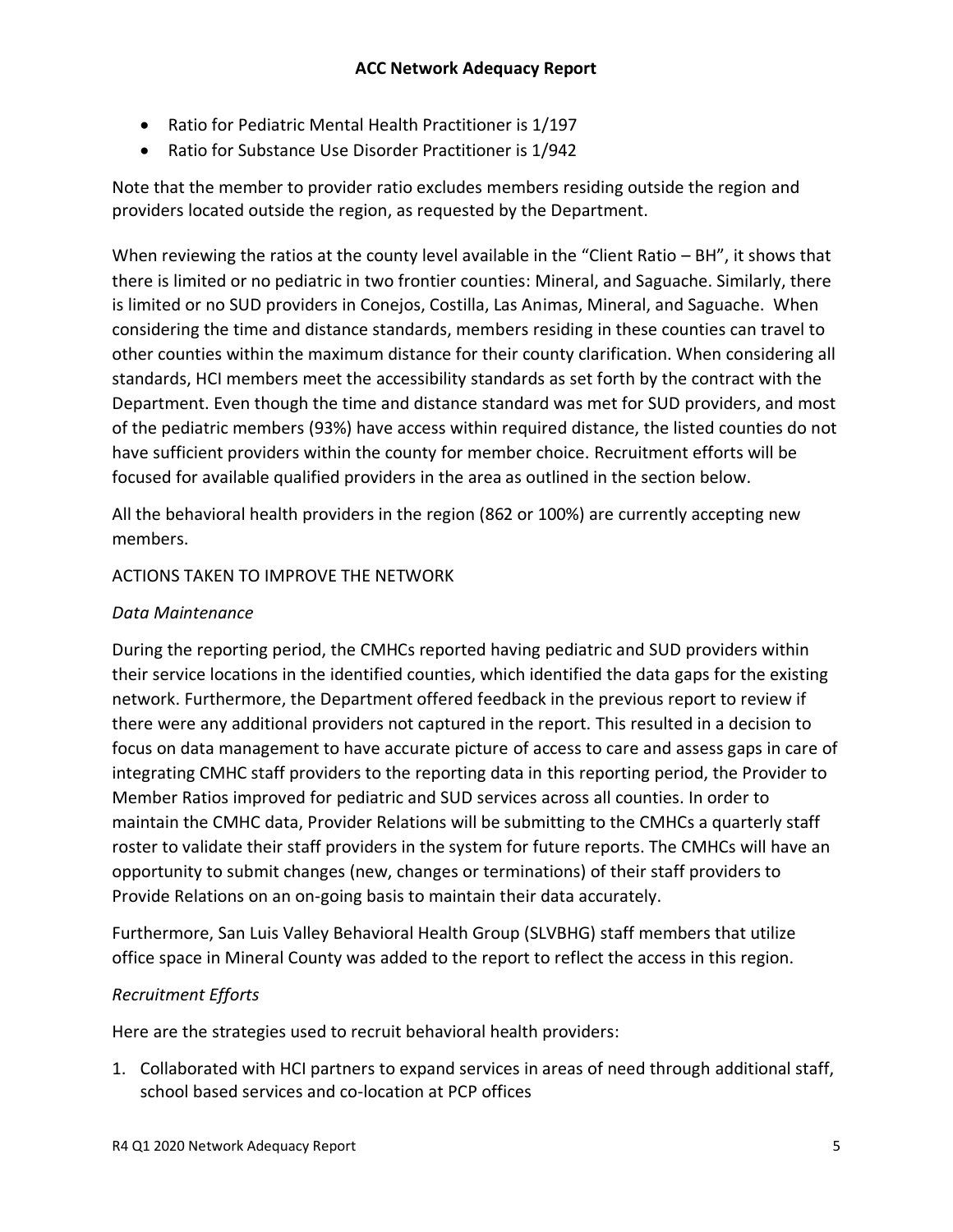There are limited available providers located in the rural and frontier counties for recruitment. As a result, Health Colorado and the members that reside in these areas rely on the stakeholder Community Mental Health Center in these areas of need to improve access to behavioral health services. Here are some examples of that work:

### San Luis Valley Behavioral Health Group

San Luis Valley Behavioral Health Group (SLVBHG) serves counties of Alamosa, Conejos, Costilla, Mineral, Rio Grande, and Saguache has staff providers of all levels including those that serve the pediatric population. They have expanded services through Jail Based Behavioral Health Services (JBBS) and addition of a Mobile MAT unit.

SLVBHG currently has office locations with outpatient therapy services or existing partnerships in the proposed communities where the mobile MAT unit will operate. SLVBHG satellite offices are located in Center, Del Norte, Antonito, La Jara, San Luis, and Monte Vista. The addition of the Mobile MAT unit will bring staff and services to some on the more remote locations in the San Luis Valley where currently there are no physical offices. The Mobile MAT Unit will visit several communities every week with telemedicine prescribers, clinician, nurse and peer specialist on board. The Mobile MAT unit will provide some services on board and connect individuals to additional services and resources located in SLVBHG brick and mortar location or other community partners. In addition to the Mobile MAT unit, the MAT program housed out of the Alamosa and Monte Vista locations is set for expansion in order to meet demand for services. Within the past year, SLVBHG expanded the team to add two (2) peer specialists to work with MAT clients. SLVBHG is looking to add one more prescriber to the practice.

Additionally, they have staff members that utilize office space in Mineral County to see members as an option for members that are not able to travel to the clinic located in Del Norte. The SLVBHG staff working in this office space was included on the network report to show network access for the county. Due to demand for services, SLVBHG expanded hours of operation to five (5) days a week. This increase occurred within the first three (3) months of operations. High utilization of the Del Norte clinic indicate to SLVBHG potential expansion to other areas in the future.

## Southeast Health Group

Southeast Health Group (SEHG) serves counties of Baca, Bent, Crowley, Kiowa, Otero, Prowers with staff providers of all levels including those that serve the pediatric population. They have six (6) credentialed locations, in addition to, co-locating in PCP offices, schools and other local venues to have behavioral health services accessible to the community. They are adding a location in Las Animas, which borders Otero, Bent and Baca counties.

In an effort to recruit behavioral health practitioners to these rural and frontier areas, SEHG uses innovative approaches beyond traditional strategies. They implemented free housing for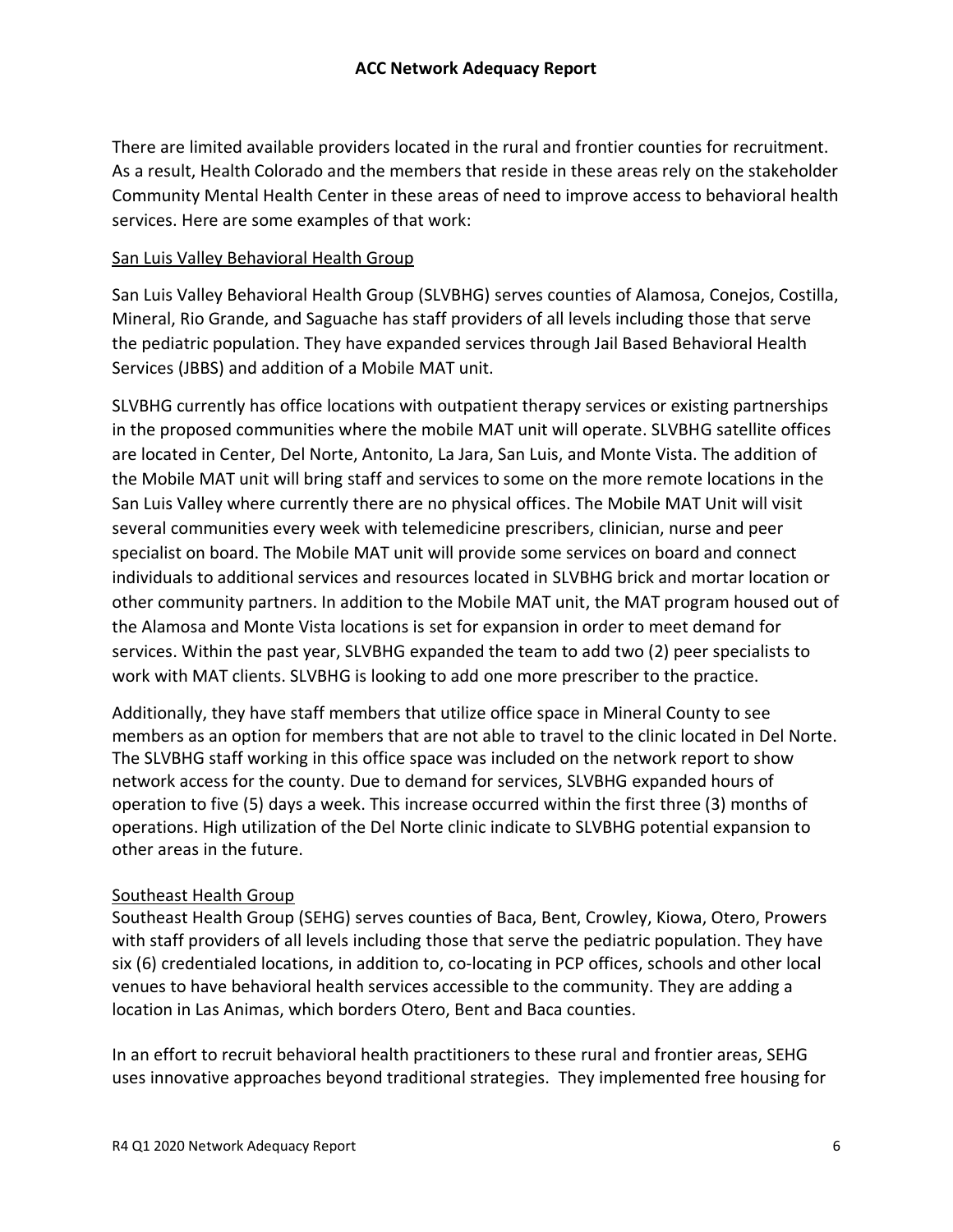practitioners to use during their tenure. This has improved their recruitment of much-needed providers.

2. Offer telemedicine services to members in rural and frontier areas who have psychiatry and other specialty needs

Beacon Health Options continues to expanded access to these services in the rural and frontier counties as an option when members identify transportation issues or the next appointment with a local provider is outside the access to care standards. Beacon is contracted with Heart Centered Counseling to provide telemedicine services. ReNew Behavioral Health is no longer providing services in Colorado. Heart Centered Counseling offers mental health counseling and tele-psychiatry services with fully credentialed and Medicaid enrolled master's level licensed counselors and prescribing registered nurses (RNs) and nurse practitioners (NPs). They continue to credential providers Telemedicine services are available to all members assigned to NHP. Telemedicine services are available to all members assigned to Health Colorado. This can be upon request from the member or offered as option when members report transportation concerns.

Health Colorado has initiated engaging with primary care and medical specialists to identify telemedicine utilization and resources to address access to care for members in rural and frontier areas. Nine (9) PCPs reported offering some form of telehealth services in their clinic from behavioral health, psychiatry and medical specialty such as infectious disease, family planning. Since Health Colorado is not financially responsible for medical specialty, there will be a need to collaborate with the Department and creatively link primary care and medical specialists through telemedicine.

3. Engage PCPs, especially those in rural and frontier areas, with practice transformation, care coordination, behavioral health providers co-located at PCP offices and programs such CPAC to expand their capabilities to serve their members in need of behavioral health services.

Beacon Health Options offers Colorado Psychiatric Access and Consultation (CPAC) to primary care providers in the Health Colorado region. This is a psychiatric access program that provides PCMPs with access to psychiatric specialists, and assists with providing the education, training, consultation, and referral resources to be able to provide psychiatric medications to members in their own practices, minimizing the need for referrals to outside specialists. By providing consultation services to primary practices, psychiatric access services enable PCMPs to address psychiatric medication needs for their patients. Using this model reduces demand for limited psychiatric resources, and ensures that the complex cases are referred to the psychiatrics thus optimizing the available resources in rural and frontier areas. As noted in the previous reports, 56 PCPs locations including 18 PCPs with multiple sites in Region 4 have signed a Business Associate Agreement (BAA) with Beacon to access psychiatric specialists through the CPAC program. This includes PCPs not currently contracted with Beacon for PCP network, so Provider Relations will conduct outreach to those providers for recruitment.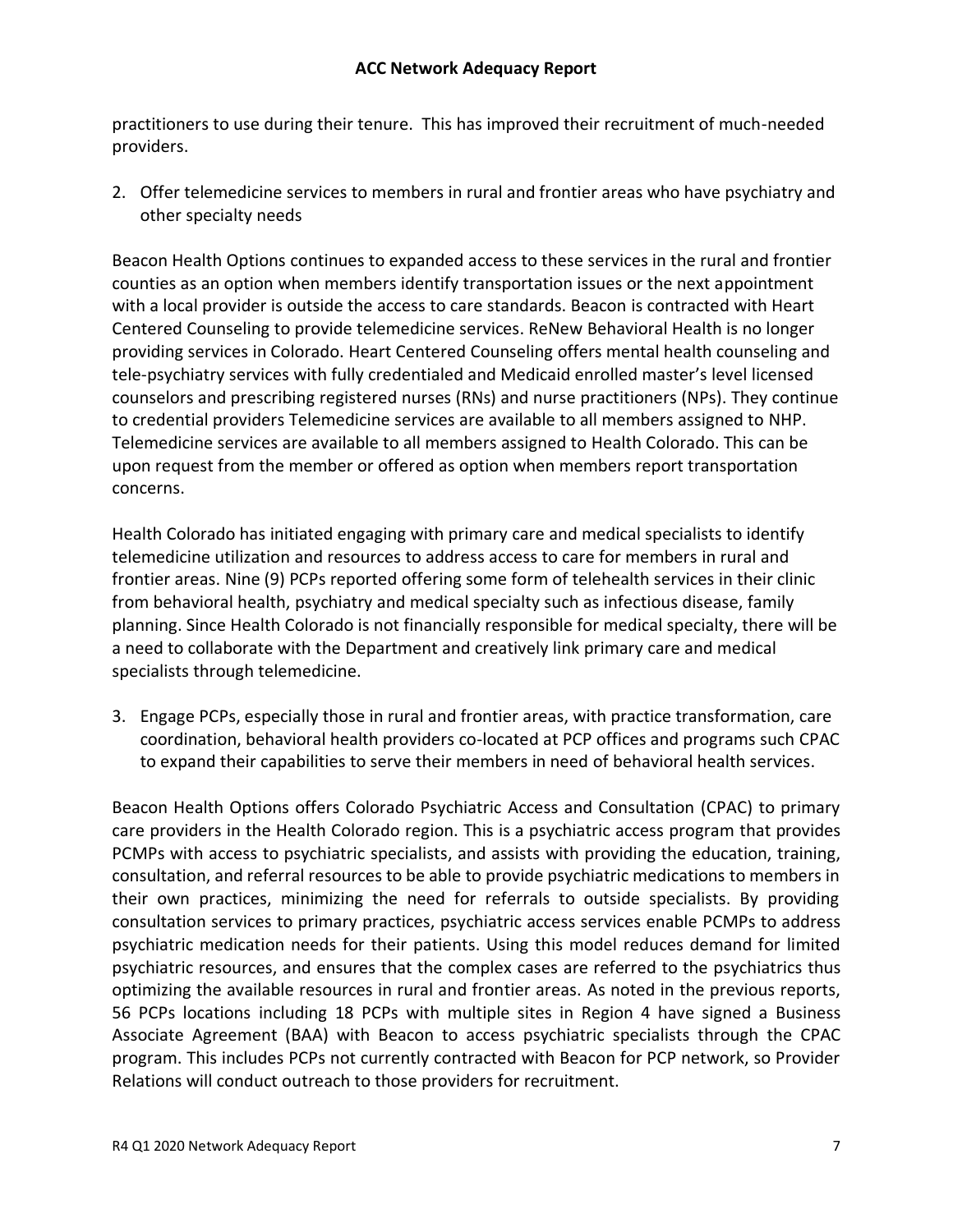Of the practices who are enrolled with the CPAC program below are the utilization numbers for the psychiatric consultation and referral services offered:

- July  $1^{st}$ , 2018 to June 30<sup>th</sup>, 2019:
	- Consults: 61
		- Referrals: 34

• Total of 95 cases

- <u>July 1st, 2019 to September 30th, 2019</u>
	- Consults: 39
	- •

• Total of 58 cases in just Q1 alone

The services provided through CPAC are delivered payer agnostic because CPAC believes the services increase the knowledge and skill of the prescriber which benefits all of the patients in the clinic. Providers are also more likely to utilize the services if they do not have to stop and consider insurance carrier. The prior fiscal year we provided a total 95 services, which is an average of eight (8) per month. For the first quarter of the current fiscal year, CPAC has already provided 58 services total for an average of 19 per month.

In addition to the consultation and referral services, CPAC also provides practice trainings which are delivered based upon the practices identified needs. Practice trainings can be focused on psychopharmacology, behavioral health assessment and diagnosis as well as suicide prevention topics. The CPAC program encourages the practices to request specific training topics based upon the patients they are serving and areas of identified need. To date over a 140 providers and their staff have received behavioral health training from the CPAC program. Some of the recent psychiatrist led trainings include:

- *Treating Depression/Anxiety in Primary Care.* Spanish Peaks Family Clinics. With Dr. Fred Michel.
- *Treating Bipolar disorder in Primary Care.* Eads Medical Clinic. With Dr. Cristi Bundukamara.
- *Psychopharmacology*, Southeast CO Medical Clinic. With Dr. Cristi Bundukamara.

Examples of additional CPAC Trainings provided include:

- *PTSD & Suicide Prevention:* 
	- o Care for the Family (Pueblo)
	- o Button Family Practice (Canon City)
- *Behavioral Health Screening Tools & Suicide Prevention:* 
	- o Small World Pediatrics (Pueblo West)
	- o Rocky Mountain Family Practice & St. Vincent Medical Clinic (Leadville)
	- o Valley-Wide (Canon City)
- *Suicide Prevention:* 
	- o Salud Family Health Center (Trinidad)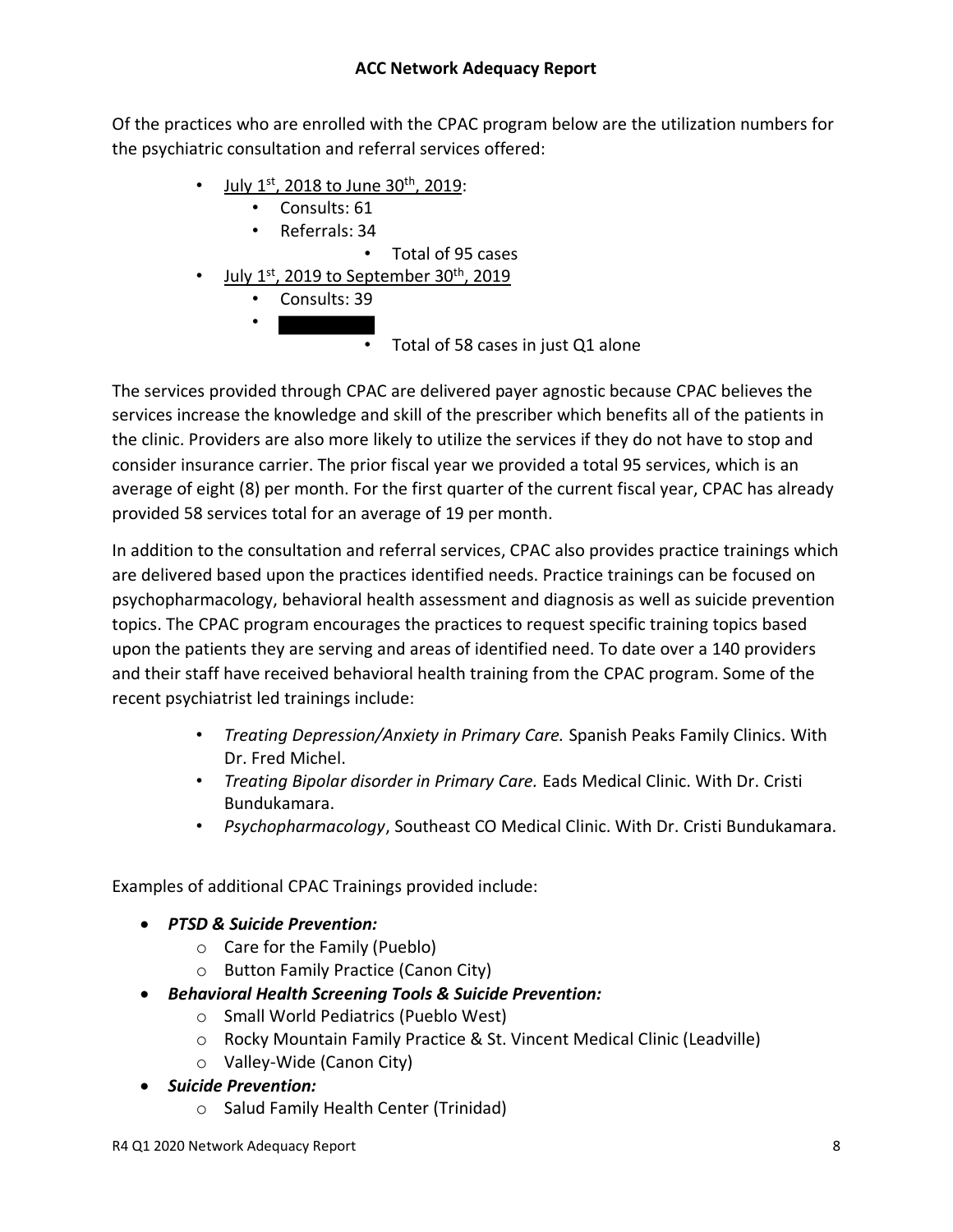- *Psychopharmacology & Suicide Prevention*
	- o Eads Medical Clinic (Eads)
- *Treating ADHD in Primary Care*
	- o Eads Medical Clinic (Eads)
- *Treating Depression and Anxiety in Primary Care & Suicide Prevention*
	- o Spanish Peaks Family Clinic (Walsenburg)
	- o La Veta Family Clinic (La Veta)

Not all practices who have been contacted have enrolled in the CPAC program, currently there are 20 practices who have been contacted but not yet enrolled. Of those 20 practices 14 of them are located in Pueblo/Pueblo West area, the remaining six (6) are in Lamar, Salida, Florence, and Canon City. The CPAC program staff will continue to outreach these practices, conduct on-site check-ins with the prescribers, specifically focusing on the practices in the Pueblo and Salida area. The program also tracks the practices who are enrolled but have not engaged in at least one of the services in some time and conducts "reminder" visits to the practices to educate about the CPAC program.

Successes:

•

• Feedback from a Prescriber: *"Great info! You guys are so helpful. Seriously. This should be a care model for all specialties. If you ever need a spokesperson, I'm your man." --Dr. Donald Dutton with Spanish Peaks Family Clinic (9/12/19)*

4. Track utilization and Single Case Agreement data and historical claims information to identify providers who are currently providing services to Health First Colorado Members

Provider Relations tracks utilization and Single Case Agreement data on a weekly basis and cross-references it against the providers who are in the credentialing process to be in the network. This helps to monitor which providers that have high utilization and (a) remain in the credentialing process and will be contacted to assist them to complete the credentialing process or (b) have not initiated the credentialing process and will be contacted to recruit them into the network. During the reporting period, there were 46 Single Case Agreements processed in the system. Based on this data, Provider Relations identified three (3) providers that are within the region for recruitment. Additionally, HCA Healthone is a non-contracted hospital that continue to request Single Case Agreements that Provider Relations has outreached for contracting.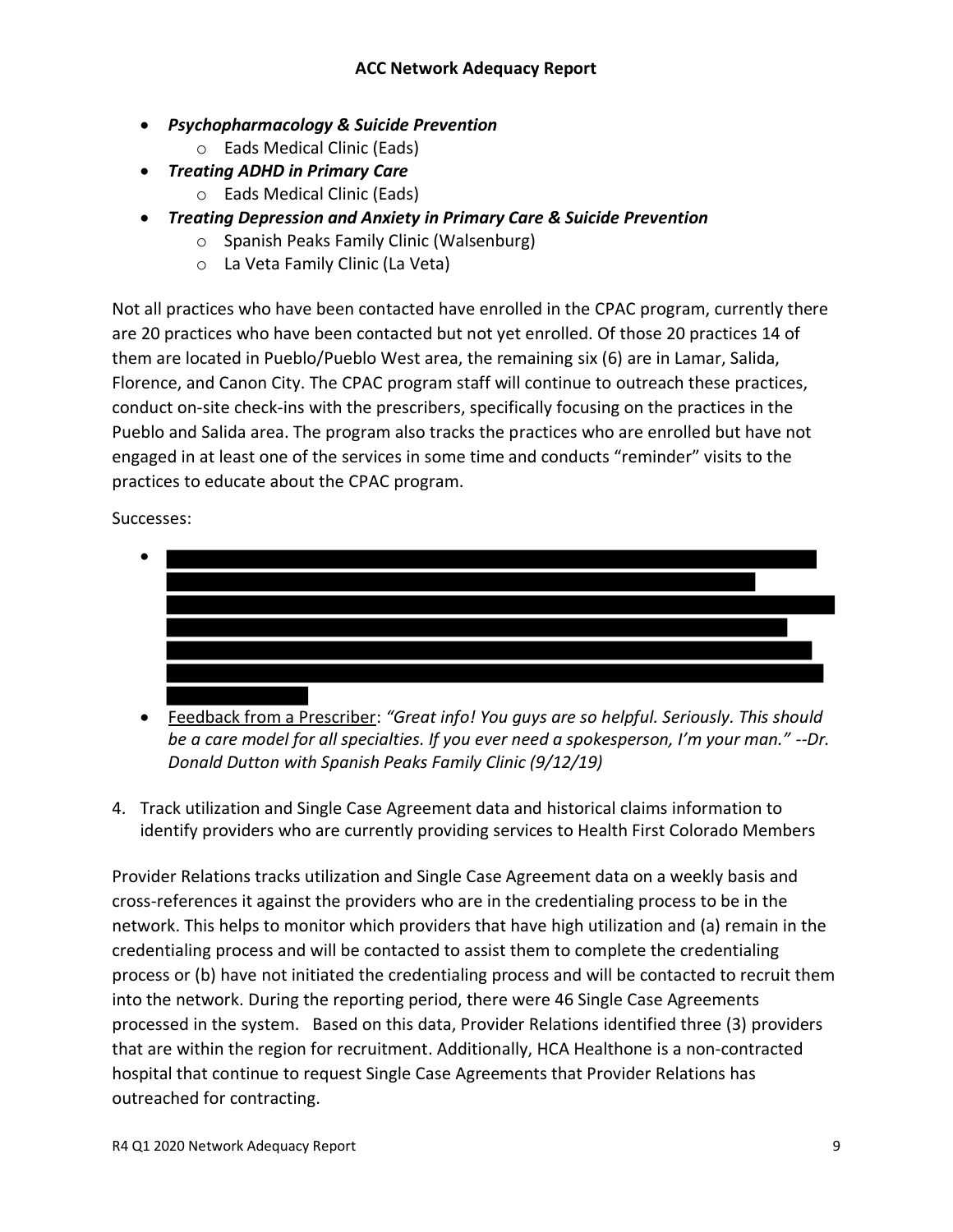5. Providing enhanced rates to providers who are willing to extend beyond their current radius of service provision

Provider Relations worked closely with HCI leadership to identify high-need specialties or providers in the area to outreach to them and negotiate contracts to recruit them or maintain them in the network. Based on the information collected, primary care providers in rural and frontier counties reported higher needs of services for medical specialty clinics in the area as they refer members to Pueblo, Colorado Springs and Denver. There was a provider in Fremont County that reported a need for psychiatrists that accept Medicaid members within the County as they were referring to provider in Pueblo. The provider was connected with Solvista Health, the local Community Mental Health Center for services. Additionally, Provider Relations found no psychiatrists in the Fremont County through a search on DORA (Department of Regulatory Agencies).

### FUTURE ACTIONS

### *Recruitment Efforts*

Beacon Health Options will continue to utilize the policies in place to ensure that providers are accessible and available to Members, and that the provider network contains the specialties necessary to accommodate the needs of Members.

Beacon will continue to target the areas of need to identify and recruit existing SUD and Mental Health providers who serve the areas of need using established strategies, which include:

- $\circ$  Use current list of providers participating in Health First Colorado to identify providers within the region for recruitment, such as pediatric in providers in Mineral, and Saguache counties and SUD providers in Conejos, Costilla, Las Animas, Mineral, and Saguache counties.
- o Work with County DHS Departments to identify CORE providers and work with these providers in becoming credentialed within the system
- o Work with providers, who may be outside the region and willing to provide services within the region on a contract basis.
- $\circ$  Provide enhanced rates to providers who are willing to extend beyond their current radius of service provision
- o Collaborate with HCI stakeholders to expand services in areas of need through schoolbased services and co-location at PCP offices
- $\circ$  Update and maintain data systems to more accurately identify providers who have availability of after-hours and weekend appointments, disability accessible facilities, and cultural expertise.
- $\circ$  Offer training and assessment services to providers to increase availability of after-hours and weekend appointments, culturally competent providers and disability accessible facilities.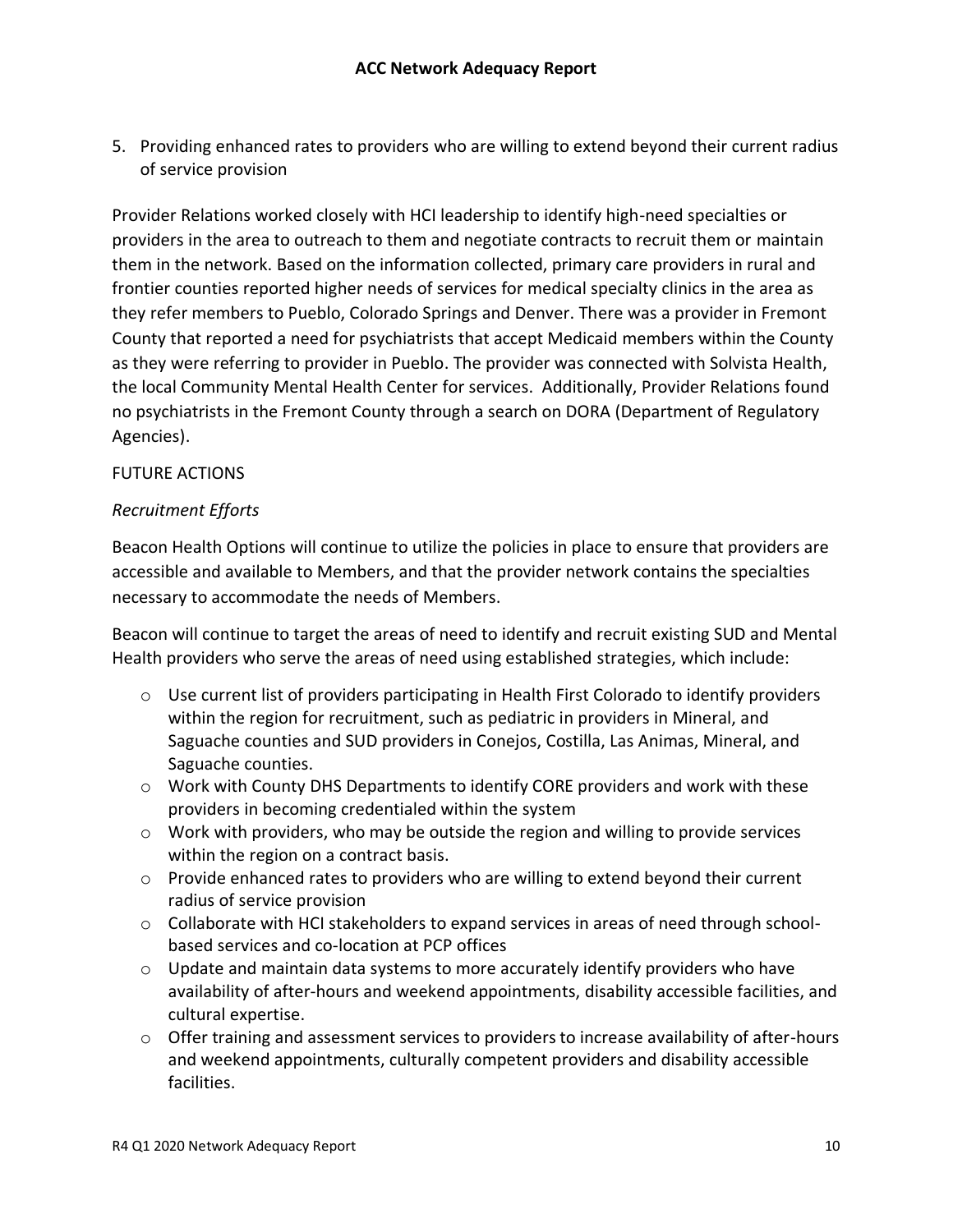## **ACC Network Adequacy Report**

Patient Load: Beacon monitors overall provider network patient load on our network using a comprehensive system for monitoring patient load and overall network capacity. Primary Care Providers are able to update their capacity by notifying Beacon to temporarily close their panels to new members or geographic attribution, and/or change their panel size. In those cases, Beacon updates the State's Portal and monthly reports and the following edition of the Provider Directory will reflect the changes.

Additionally, Beacon has initiated an internal workgroup to develop a policy of PCPs panel ratio to member attribution to standardize capacity and improve access to care to Medicaid Members; likely based on the number of rendering providers within the PCP location. The workgroup has met twice and has reviewed journals on best practices for PCP to panel ratios, received input from the Provider Network Subcommittee on how clinics monitor their patient load and is undergoing panel analysis to model various panel ratios to assess the best approach for Health Colorado.

## *Behavioral Health Providers Accepting Certifications*

Since Certifications is a legal process that compels a person to receive involuntary treatment and it requires that the treating facility accept the certification and agree to provide the court with information regarding the person's progress, many facilities are reluctant to take on this responsibility. The facility needs to have the system of care and resources to appropriately care for this population. Some of the feedback received is that they feel that accepting such patients increases their potential liability if the patient commits an illegal act.

Additionally, Provider Relations is collaborating with Clinical Department to identify additional facilities that accept mental health certifications. For those facilities that do not, then we are identifying their concerns to present the findings to HCPF for potential collaboration in addressing them.

Provider Relations surveyed all CMHCs to confirm acceptance of certifications. The information resulted in identifying six (6) CMHCs that accept mental health certifications of which one (1) of the Community Mental Health Centers is within the region. Those are:

- Southeast Behavioral Health Within the region
- North Range Behavioral Health
- Mental Health Partners
- The Center for Mental Health
- Mind Springs Health
- AspenPointe Health Services

#### **ACCESSIBLE NETWORK**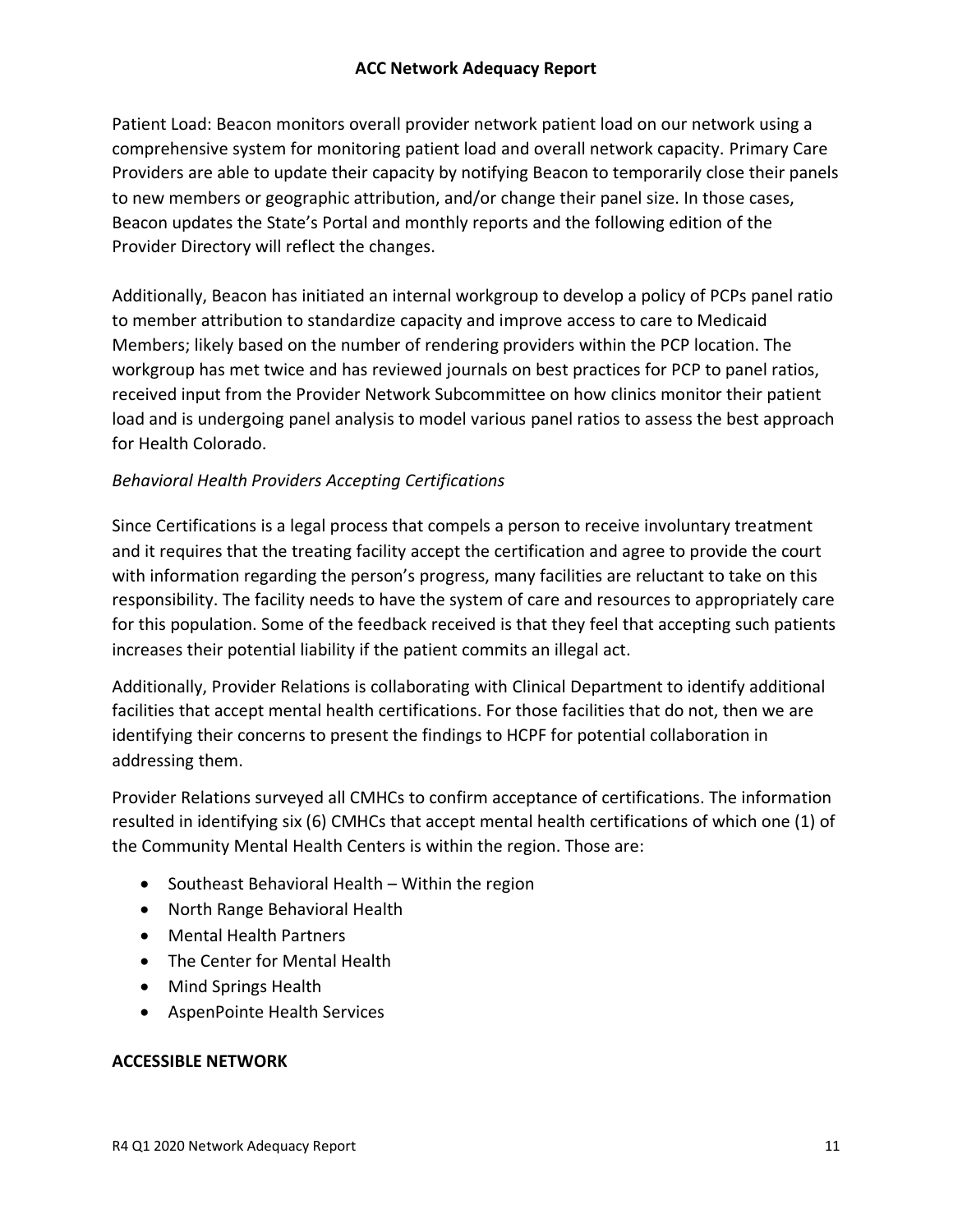## **ACC Network Adequacy Report**

Beacon Health Options seeks to have a strong and accessible Primary Care and Behavioral Health Provider network that is open to see members, available for after-hours and weekend appointments, offers services with cultural expertise and accessible facilities, and offers timely appointment wait times.

Provider Relations educates providers about the access to care standards to ensure they are meeting the requirement of routine and urgent appointment availability, as well as, twenty-four (24) hour access to clinical staff to offer information, referral and treatment for emergency medical conditions. Practices may meet the latter requirement through the inclusion of the Statewide crisis number on their after-hours message.

#### *Actions Taken to Improve the Network*

The network reports and Provider Directory are based on the provider demographic data on the Beacon system. As noted in previous quarterly report, one of the challenges faced was the accuracy and completeness of the information received from the network providers. Beacon communicated to providers about the requirement to have reported after-hours and weekend availability through the on-boarding training and provider alerts and included a tutorial on how to update the information on Beacon's ProviderConnect.

Member Services has a process in place to address any complaints from a patient regarding appointment wait times and works with Provider Relations for timely resolution. This may include outreach to the practice to review their process ensuring it meets the requirements and address any systemic reason for the complaint.

Provider Relations and the Quality Department implemented a method to audit periodically PCP practices on their wait times to ensure it meets standards and, if any deficits are identified, to educate and monitor the practice to achieve the standard. Providers that do not meet the standards are receiving education on the access to care standards and will be monitored and coached to achieve the standard.

## *Future Actions*

Provider Relations continues provider outreach strategies to focus on conducting targeted oneon-one training with PCPs and high utilization behavioral health providers to educate them on access to care standards, cultural competency, accessible facilities and appointment wait times. This allows for one-on-one demonstrations of ProviderConnect and education on how the data is used for member attribution and referrals in order to encourage the practice to maintain accurate provider demographics with Beacon. Additionally, Provider Relations will extend practices the opportunity to assess their facilities on accessibility standards and show the provider on ways they can improve. For all providers, Beacon will share resources to allow them to make improvements within their practice.

Furthermore, Provider Relations works in collaboration with PCPs to educate on the benefits of offering appointments beyond their 8am-5pm Monday thru Friday appointment schedule to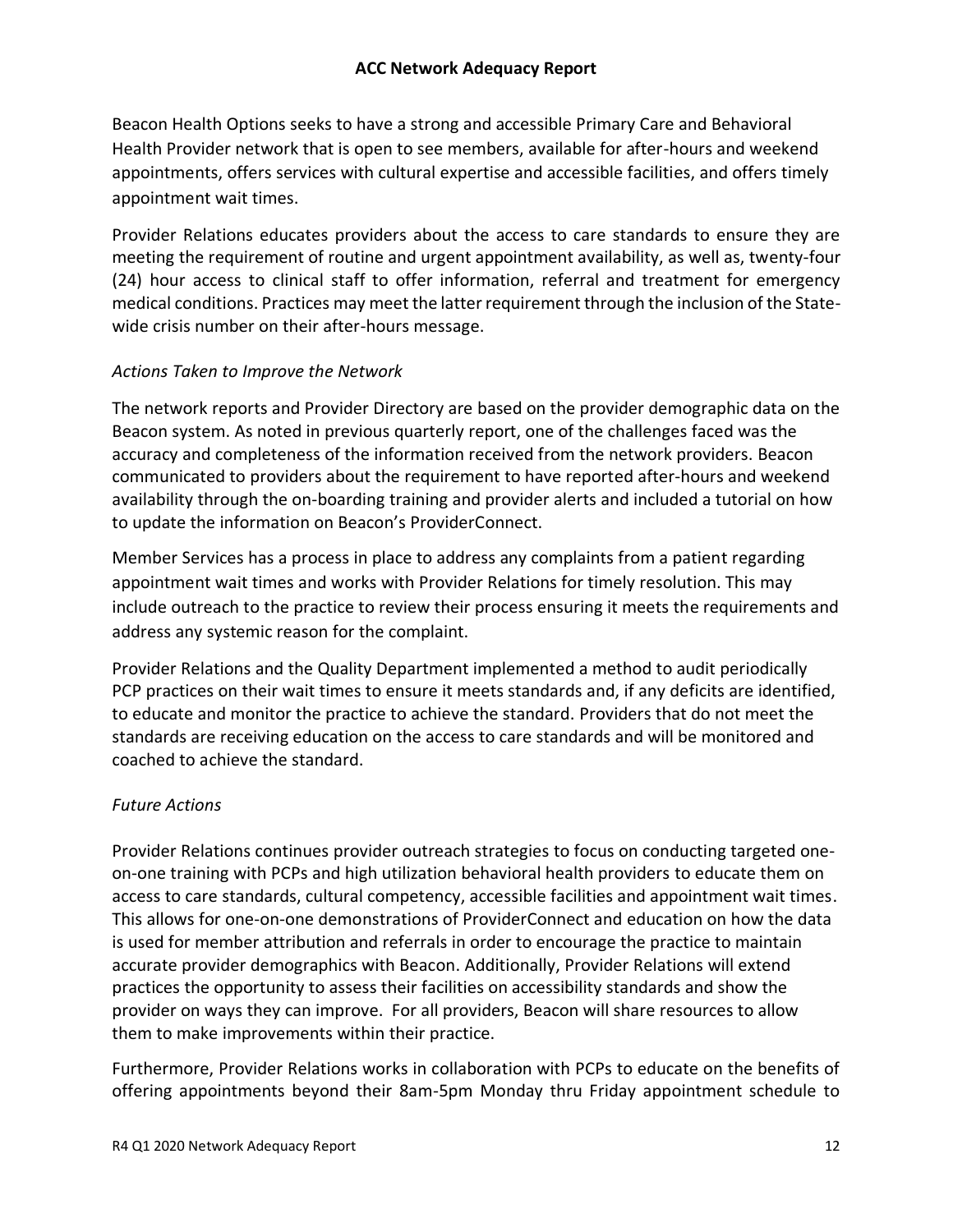meet the needs of their members. Provider Relations shares tools and resources when practices report interest in enhancing its services through after-hours or weekend appointments. This includes information delivered verbally on how extended hours can assist to reduce avoidable emergency room visits, how to leverage the Nurse Advice Line, and use current staff when resources are limited. Most practices choose to add one hour before or after regular business schedule one day a week. Once the new appointment schedule is implemented, Provider Relations assists providers to update the data in the Beacon system to accurately track the practices with after-hours and weekend availability. However, many practice locations in rural or frontier areas lack the resources and staffing to have routine/published extended hours and may not be able to incorporate after-hours or weekend appointments into their schedules.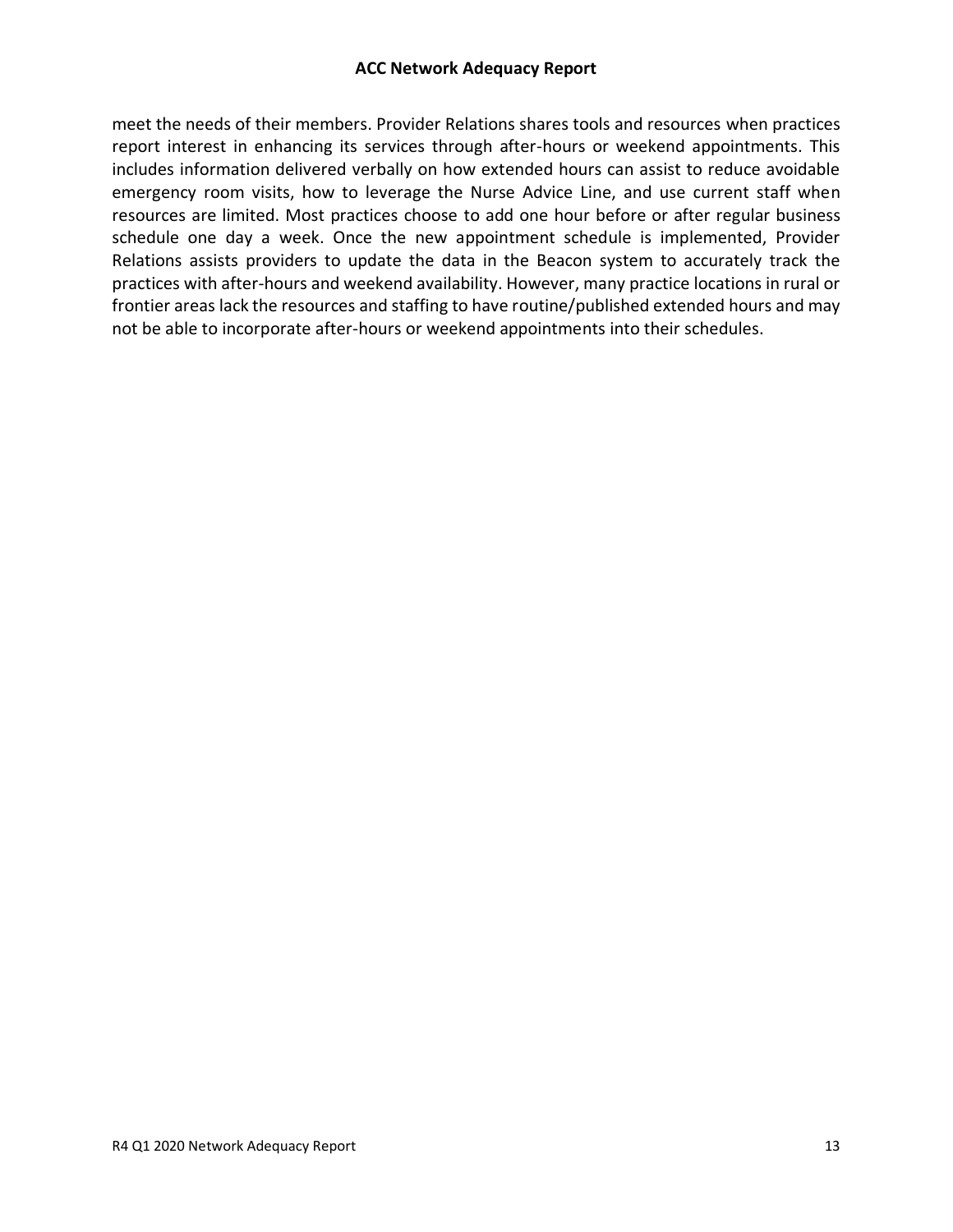### 1. Please complete the tables for all of the providers in your network.

#### PHYSICAL HEALTH PROVIDERS

Starting in first quarter of fiscal year 2020, Health Colorado revised the logic to calculate the Provider Type for PCPs to reduce duplication of rendering providers by Provider Type at the county level. On the "Physical Health" tab in the "R4\_NetworkRpt\_Q1\_FY19-20" Practitioners with Provider Type Family Medicine were removed from the Adult Primary Care and Pediatric Primary Care. Practitioners providing services in more than one services location or county are reported as a practitioner more than once. As a result of removing these duplicates, the number of practitioners for the region changed from the previous quarterly report under this tab; it changed from 963 practitioners to 508 in this reporting period (Figure 1). The number of unduplicated PCP rendering providers is 336 as noted in Figure 2.

Please reference "R4\_NetworkRpt\_Q1\_FY19-20" on Tab "Physical Health". Here is the breakdown of PCPs rendering providers by Provider Type (Figure 1):

| <b>Provider Type</b>          | <b>Rendering Providers</b> |
|-------------------------------|----------------------------|
| <b>Adult Primary Care</b>     | 9                          |
| <b>Family Medicine</b>        | 473                        |
| Obstetrics/Gynecology         | 4                          |
| <b>Pediatric Primary Care</b> | 12                         |
| Other                         | 10                         |
| <b>Grand Total</b>            | 508                        |

Within the PCP practice locations there are 336 unique rendering providers. Here is the breakdown by unduplicated Provider Type (Figure 2):

| <b>Provider Type</b>              | <b>Rendering Providers</b> |
|-----------------------------------|----------------------------|
| <b>Pediatrics</b>                 | 14                         |
| <b>Midwife</b>                    | 5                          |
| <b>Physician Assistants/Nurse</b> | 128                        |
| <b>Practitioners</b>              |                            |
| Physicians-Obstetrics/Gynecology  | 17                         |
| <b>Primary Care</b>               | 168                        |
| <b>Specialty Physicians</b>       | 1                          |
| <b>Grand Total</b>                | 336                        |

Note: The "Client Ratio - PCP" shows a total of 462 rendering providers. The Provider Types were re-categorized in the previous report to meet the requirements of the Network Report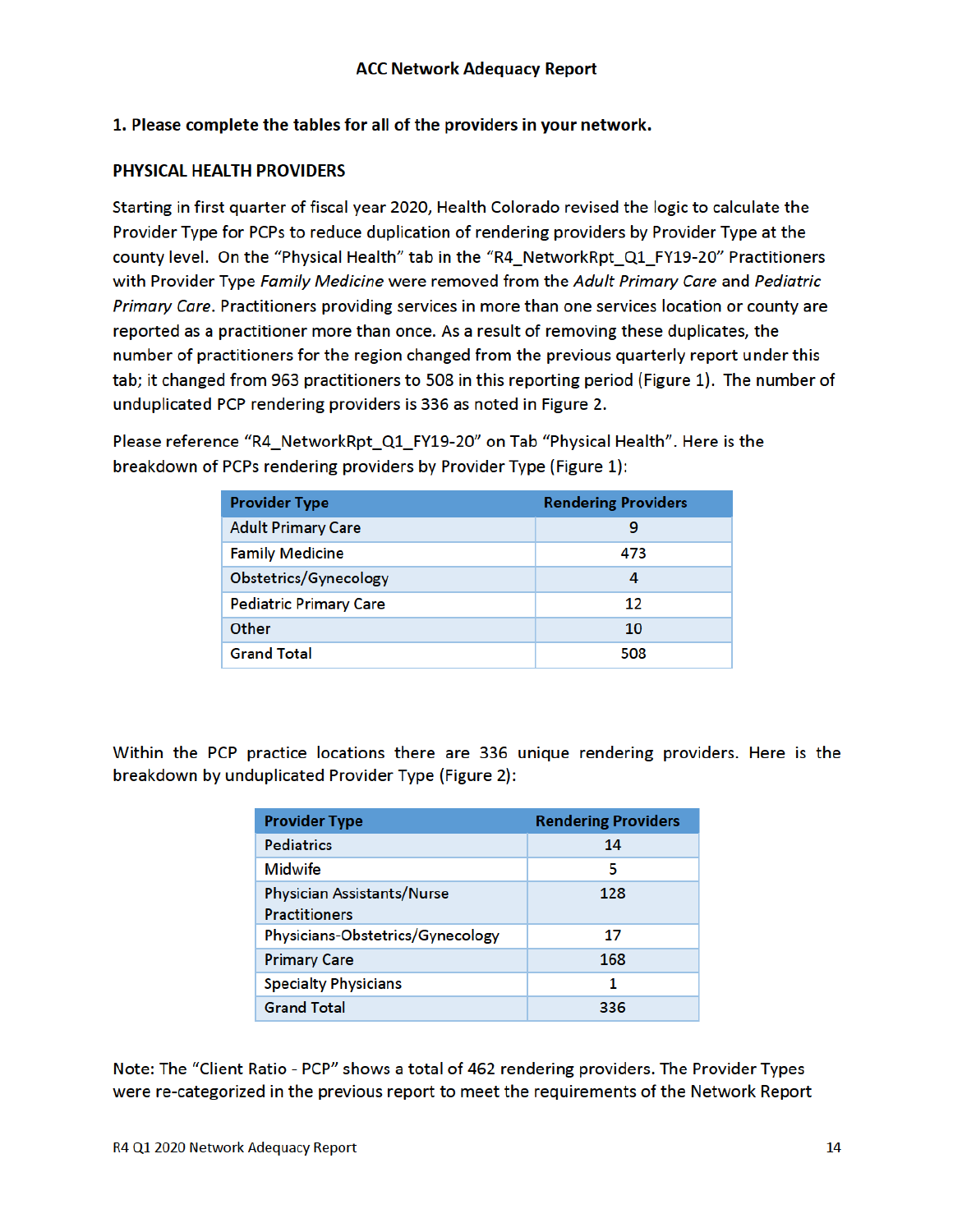template. The report found in the data detail are based on data at the provider type and service location level or County level, respectively. This results in rendering providers serving in more than one specialty, practice location and across multiple counties to be counted more than once as part of the ratios.

#### **BEHAVIORAL HEALTH PROVIDERS**

Health Colorado has 1,104 unique behavioral health providers including 164 facilities in the statewide network of which 329 have a practice location within the region. Here is the breakdown by licensure (Figure 3):

| <b>Behavioral Health</b><br><b>Licensure</b> | <b>Unique Rendering</b><br><b>Providers Statewide</b> | <b>Unique Rendering</b><br><b>Providers</b><br>within Region 4 |
|----------------------------------------------|-------------------------------------------------------|----------------------------------------------------------------|
| <b>APRN</b>                                  | 41                                                    | 17                                                             |
| <b>APN</b>                                   | 1                                                     | 1                                                              |
| <b>CACI</b>                                  | 16                                                    | 11                                                             |
| <b>DO</b>                                    | 1                                                     | 1                                                              |
| <b>EDD</b>                                   | 3                                                     | 0                                                              |
| <b>LAC</b>                                   | $\overline{2}$                                        | 1                                                              |
| <b>LADC</b>                                  | 4                                                     | $\overline{2}$                                                 |
| <b>LCSW</b>                                  | 191                                                   | 50                                                             |
| <b>LICS</b>                                  | $\mathbf{1}$                                          | $\mathbf{1}$                                                   |
| <b>LMFT</b>                                  | 55                                                    | 11                                                             |
| <b>LMHC</b>                                  | 12                                                    | $\mathbf{1}$                                                   |
| <b>LPC</b>                                   | 393                                                   | 104                                                            |
| <b>LPCC</b>                                  | 6                                                     | 3                                                              |
| <b>MA</b>                                    | 7                                                     | 0                                                              |
| <b>MD</b>                                    | 37                                                    | 15                                                             |
| <b>MHW</b>                                   | 3                                                     | 3                                                              |
| <b>MS</b>                                    | 3                                                     | $\mathbf{1}$                                                   |
| <b>NP</b>                                    | 10                                                    | 7                                                              |
| <b>ORGANIZATIONS</b>                         | 164                                                   | 52                                                             |
| PA                                           | 3                                                     | 0                                                              |
| <b>PHD</b>                                   | 51                                                    | 5                                                              |
| <b>PSYD</b>                                  | 47                                                    | 12                                                             |
| <b>RN</b>                                    | 53                                                    | 31                                                             |
| <b>Grand Total</b>                           | 1104                                                  | 392                                                            |

Please reference "R4\_NetworkRpt\_Q1\_FY19-20" on Tab "Behavioral Health" for listing of behavioral health provider types by county. The report separates network providers within the RAE region from providers outside the RAE Region. Please reference Tab "BH-Other Detail" for county level information of providers outside the region boundaries.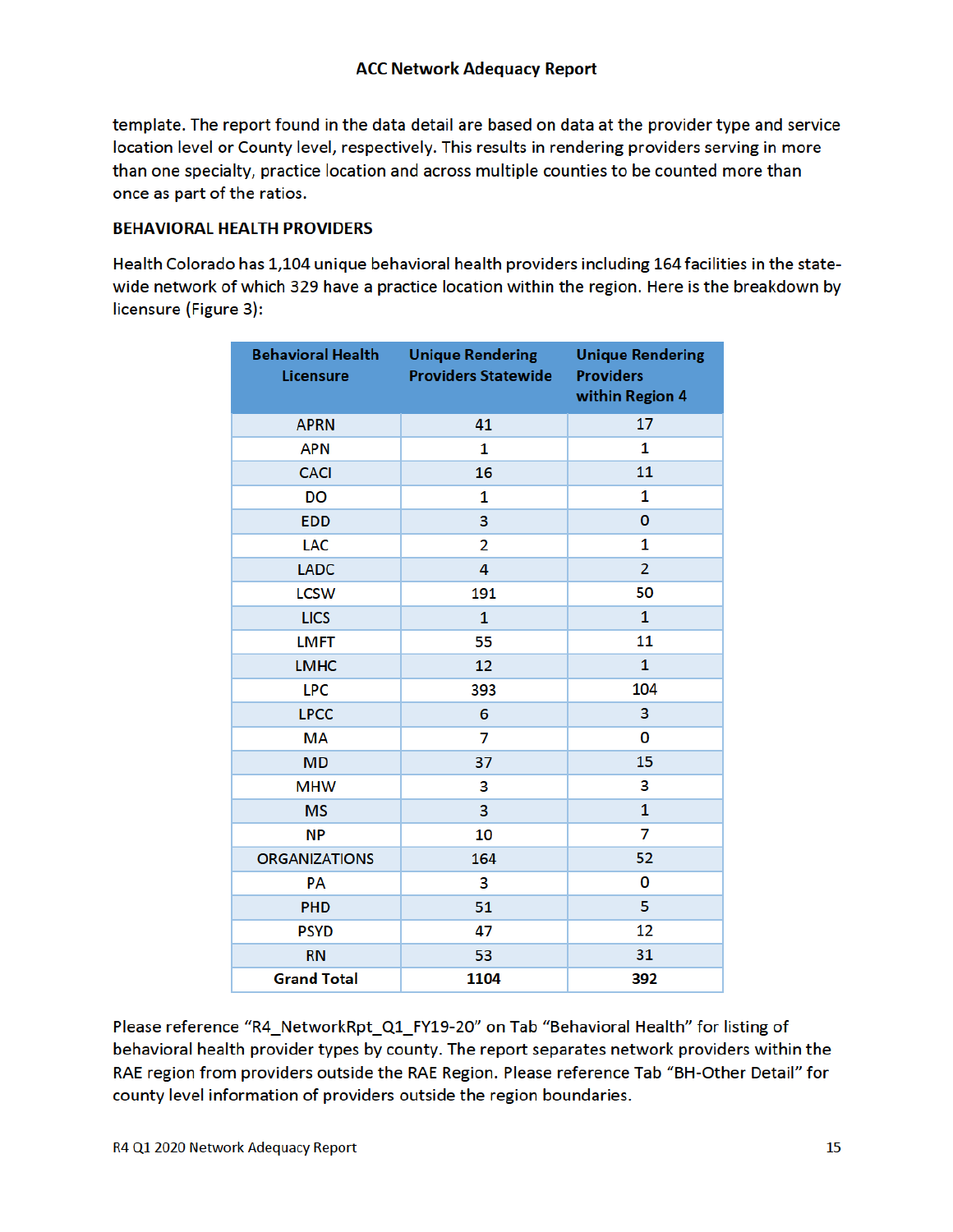The breakdown of behavioral health provider types within the RAE region is as follows (Figure  $4):$ 

| <b>Provider Type</b>   | <b>Behavioral Health</b><br><b>Practitioner Number</b> | <b>Behavioral Health</b><br><b>Practitioner Percentage</b> |
|------------------------|--------------------------------------------------------|------------------------------------------------------------|
| ADULT_MH_PROVIDER      | 445                                                    | 52%                                                        |
| CHILD_PSYCHIATRIST     | 9                                                      | 1%                                                         |
| PED_MH_PROVIDER        | 215                                                    | 25%                                                        |
| PSYCHIATRIC PRESCRIBER | 49                                                     | 6%                                                         |
| <b>PSYCHIATRIST</b>    | 19                                                     | 2%                                                         |
| <b>SUD PROVIDER</b>    | 125                                                    | 15%                                                        |
| <b>Grand Total</b>     | 862                                                    | 100%                                                       |

The data presented above is based on provider specialties. If a practitioner offers more than one specialty, then they are counted more than once. The breakdown of behavioral health provider types by county is presented below. This data is based on provider specialties as well, thus the data does not present a unique count of providers within the region. Starting in first quarter of fiscal year 2020, the report includes staff providers within the Community Mental Health Centers (CMHC). As a result, the reports for the region significantly changed from previous quarters.

The breakdown of behavioral health provider types by County within the RAE region is as follows (Figure 5):

|                          | <b>Behavioral Health</b>   | <b>Behavioral Health</b>       |
|--------------------------|----------------------------|--------------------------------|
| <b>Provider Type</b>     | <b>Practitioner Number</b> | <b>Practitioner Percentage</b> |
| <b>Alamosa</b>           | 87                         | 10%                            |
| ADULT_MH_PROVIDER        | 40                         | 5%                             |
| PED_MH_PROVIDER          | 28                         | 3%                             |
| PSYCHIATRIC_PRESCRIBER   | 3                          | 0%                             |
| <b>SUD_PROVIDER</b>      | 16                         | 2%                             |
| <b>Baca</b>              | 27                         | 3%                             |
| ADULT_MH_PROVIDER        | 14                         | 2%                             |
| PED_MH_PROVIDER          | 7                          | 1%                             |
| PSYCHIATRIC_PRESCRIBER   | 1                          | 0%                             |
| <b>SUD_PROVIDER</b>      | 5                          | 1%                             |
| <b>Bent</b>              | 33                         | 4%                             |
| <b>ADULT_MH_PROVIDER</b> | 17                         | 2%                             |
| PED_MH_PROVIDER          | 9                          | 1%                             |
| <b>SUD_PROVIDER</b>      | 7                          | 1%                             |
| <b>Chaffee</b>           | 41                         | 5%                             |
| <b>ADULT MH PROVIDER</b> | 20                         | 2%                             |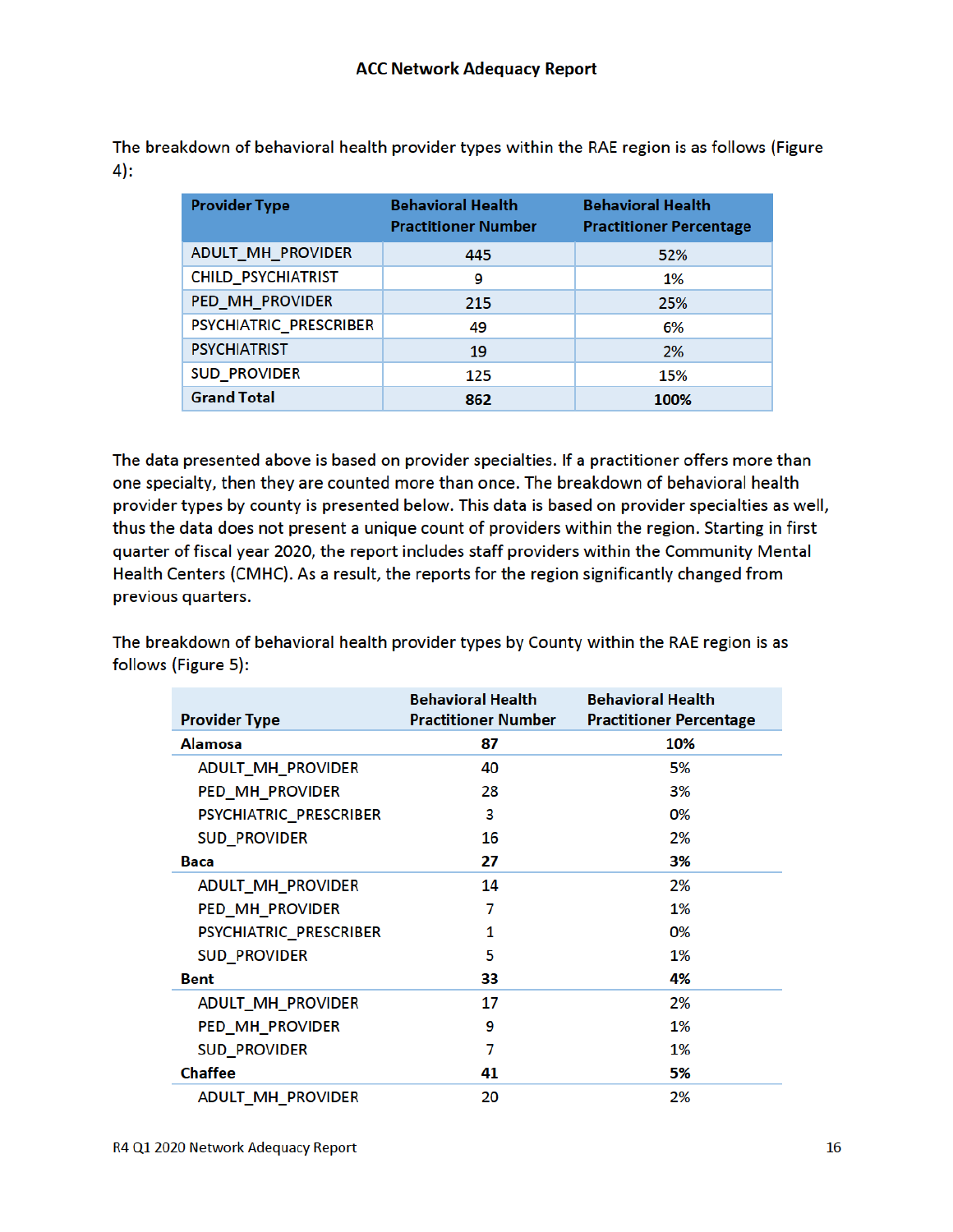| PED_MH_PROVIDER        | 14             | 2% |
|------------------------|----------------|----|
| PSYCHIATRIC_PRESCRIBER | 1              | 0% |
| SUD_PROVIDER           | 6              | 1% |
| Conejos                | 5              | 1% |
| ADULT_MH_PROVIDER      | 4              | 0% |
| PED_MH_PROVIDER        | $\mathbf{1}$   | 0% |
| Costilla               | 4              | 0% |
| ADULT_MH_PROVIDER      | 3              | 0% |
| PED_MH_PROVIDER        | 1              | 0% |
| Crowley                | 17             | 2% |
| ADULT_MH_PROVIDER      | 9              | 1% |
| PED_MH_PROVIDER        | 4              | 0% |
| SUD PROVIDER           | 4              | 0% |
| Custer                 | 6              | 1% |
| ADULT_MH_PROVIDER      | 4              | 0% |
| PED_MH_PROVIDER        | 1              | 0% |
| <b>SUD PROVIDER</b>    | 1              | 0% |
| Fremont                | 77             | 9% |
| ADULT_MH_PROVIDER      | 43             | 5% |
| CHILD PSYCHIATRIST     | $\mathbf{1}$   | 0% |
| PED_MH_PROVIDER        | 20             | 2% |
| PSYCHIATRIC PRESCRIBER | $\overline{2}$ | 0% |
| <b>PSYCHIATRIST</b>    | $\mathbf{1}$   | 0% |
| SUD PROVIDER           | 10             | 1% |
| <b>Huerfano</b>        | 31             | 4% |
| ADULT_MH_PROVIDER      | 17             | 2% |
| CHILD_PSYCHIATRIST     | 1              | 0% |
| PED_MH_PROVIDER        | 9              | 1% |
| PSYCHIATRIC_PRESCRIBER | 1              | 0% |
| <b>PSYCHIATRIST</b>    | $\mathbf{1}$   | 0% |
| SUD_PROVIDER           | $\overline{2}$ | 0% |
| <b>Kiowa</b>           | 22             | 3% |
| ADULT MH PROVIDER      | 11             | 1% |
| PED_MH_PROVIDER        | 6              | 1% |
| PSYCHIATRIC_PRESCRIBER | 1              | 0% |
| SUD PROVIDER           | 4              | 0% |
| Lake                   | 19             | 2% |
| ADULT MH PROVIDER      | 9              | 1% |
| PED_MH_PROVIDER        | 6              | 1% |
| PSYCHIATRIC_PRESCRIBER | 1              | 0% |
| SUD_PROVIDER           | 3              | 0% |
| <b>Las Animas</b>      | 28             | 3% |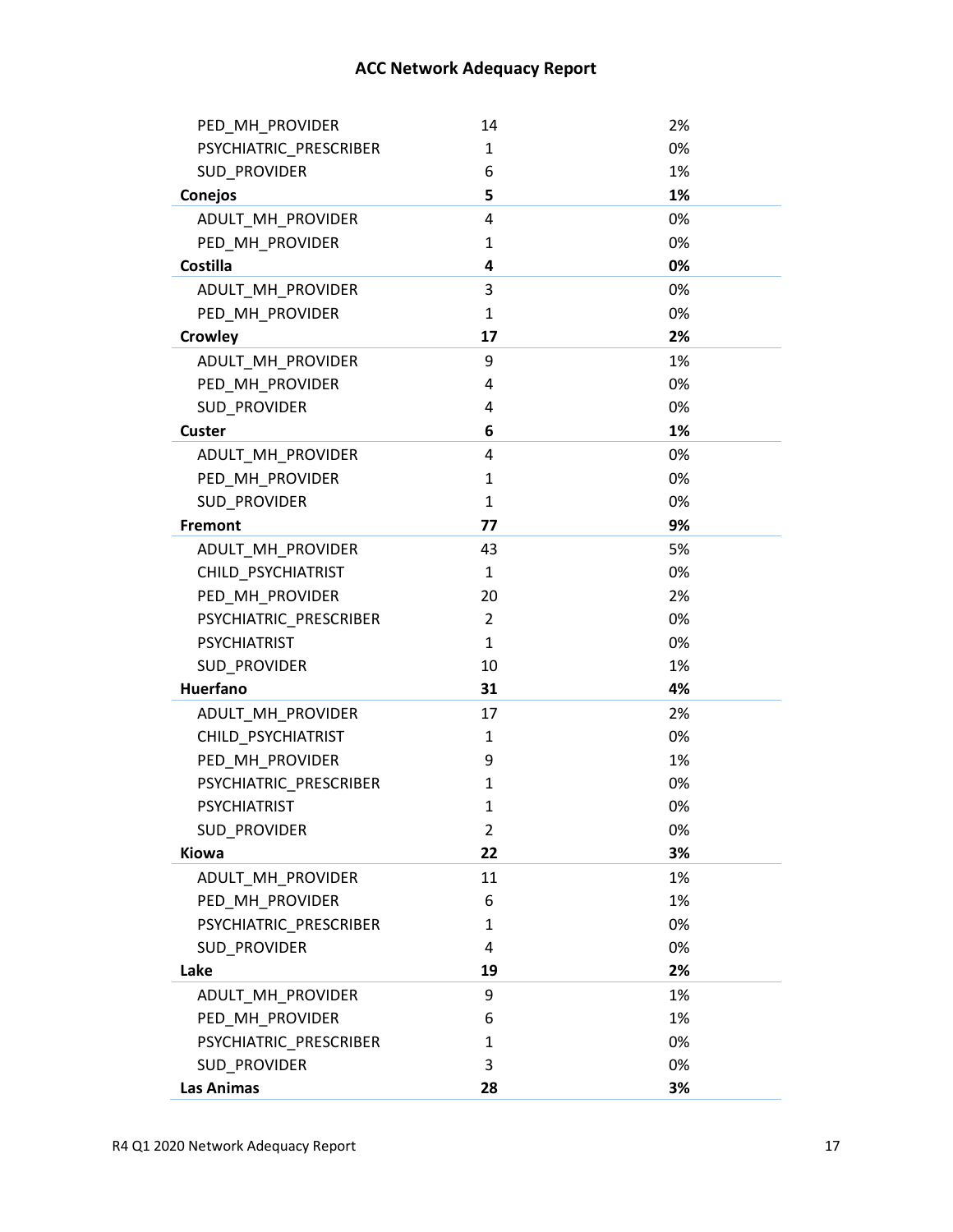| ADULT_MH_PROVIDER         | 16             | 2%   |
|---------------------------|----------------|------|
| <b>CHILD_PSYCHIATRIST</b> | 1              | 0%   |
| PED_MH_PROVIDER           | 8              | 1%   |
| PSYCHIATRIC_PRESCRIBER    | 1              | 0%   |
| <b>PSYCHIATRIST</b>       | 1              | 0%   |
| <b>SUD PROVIDER</b>       | 1              | 0%   |
| Mineral                   | 1              | 0%   |
| ADULT_MH_PROVIDER         | 1              | 0%   |
| <b>Otero</b>              | 60             | 7%   |
| ADULT_MH_PROVIDER         | 28             | 3%   |
| PED_MH_PROVIDER           | 17             | 2%   |
| PSYCHIATRIC_PRESCRIBER    | 3              | 0%   |
| <b>PSYCHIATRIST</b>       | 1              | 0%   |
| <b>SUD PROVIDER</b>       | 11             | 1%   |
| <b>Prowers</b>            | 46             | 5%   |
| ADULT_MH_PROVIDER         | 21             | 2%   |
| PED MH PROVIDER           | 12             | 1%   |
| PSYCHIATRIC_PRESCRIBER    | 3              | 0%   |
| <b>SUD_PROVIDER</b>       | 10             | 1%   |
| <b>Pueblo</b>             | 342            | 40%  |
| ADULT_MH_PROVIDER         | 178            | 21%  |
| CHILD_PSYCHIATRIST        | 6              | 1%   |
| PED_MH_PROVIDER           | 69             | 8%   |
| PSYCHIATRIC_PRESCRIBER    | 31             | 4%   |
| <b>PSYCHIATRIST</b>       | 15             | 2%   |
| <b>SUD PROVIDER</b>       | 43             | 5%   |
| <b>Rio Grande</b>         | 14             | 2%   |
| <b>ADULT_MH_PROVIDER</b>  | 8              | 1%   |
| PED_MH_PROVIDER           | 3              | 0%   |
| PSYCHIATRIC_PRESCRIBER    | 1              | 0%   |
| <b>SUD_PROVIDER</b>       | $\overline{2}$ | 0%   |
| Saguache                  | $\overline{2}$ | 0%   |
| ADULT_MH_PROVIDER         | $\overline{2}$ | 0%   |
| <b>Grand Total</b>        | 862            | 100% |

On the reports above (figures 4 and 5), the total number of practitioners is based on their specialties and location. If practitioner serves more than one specialty or location, then they are counted more than once. Therefore, the number of practitioners in figures 4 and 5 are higher than on the total unique providers in figure 3.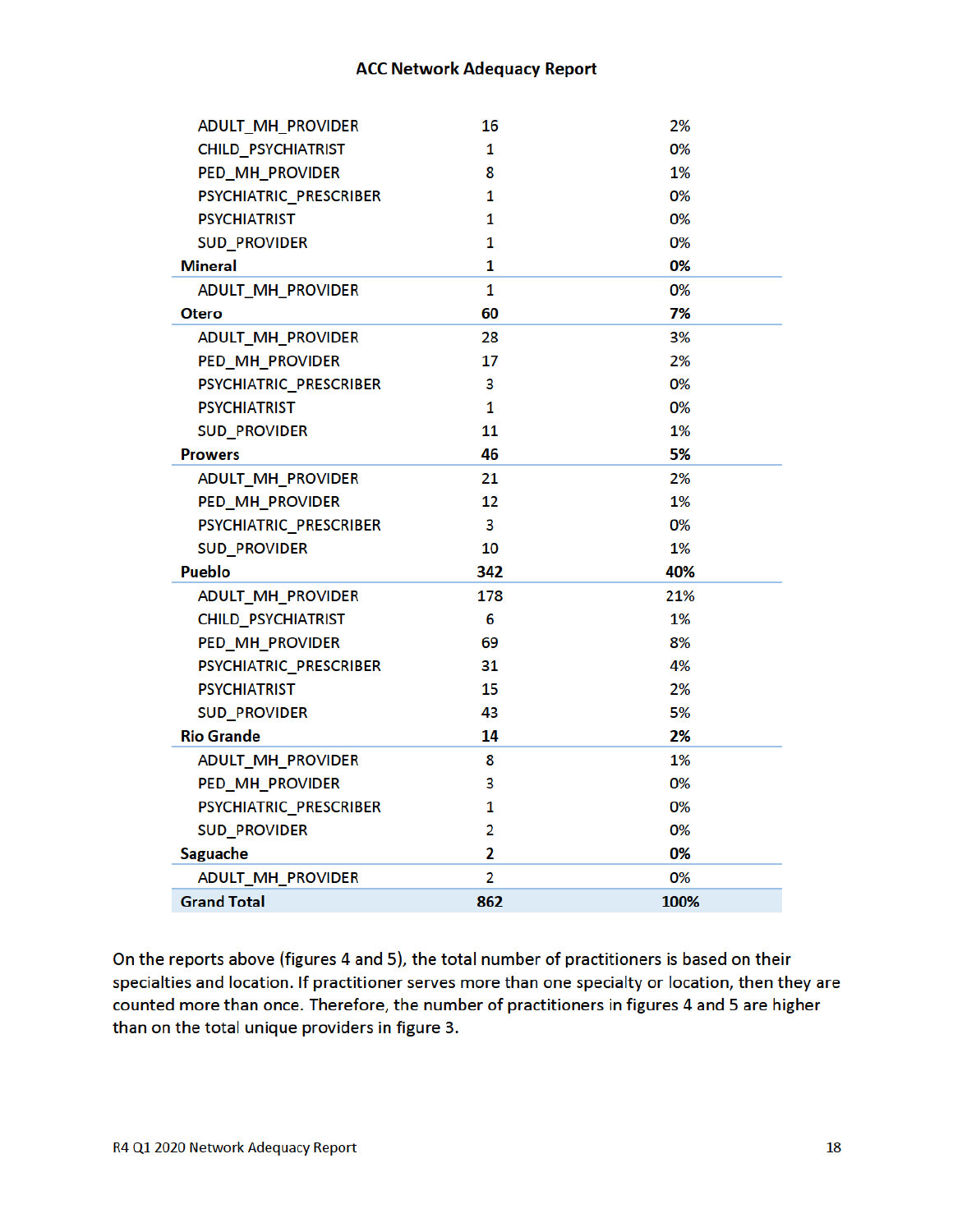### **Behavioral Health within PCP offices**

Behavioral health providers are available within PCP offices. The following PCPs have behavioral health providers in at least one of their practice locations:

- Health Solutions
- Solvista Health
- Pueblo Community Health Center
- Ryon Medical and Associates
- Valley-Wide Health Systems
- Southeast Wellness Works
- High Plains Community Health
- Parkview Ancillary

## **ACCEPTING NEW MEMBERS**

The breakdown below shows at the provider type, 98% of the network (496) has reported as accepting new members (Figure 6). Please reference "R4\_NetworkRpt\_Q1\_FY19-20" Tab "Physical Health" for detailed data.

| <b>Provider Type</b>          | <b>PCP Practitioners</b><br><b>Number</b> | <b>PCP Accepting</b><br><b>New Clients</b><br><b>Number</b> | <b>PCP Accepting New</b><br><b>Clients Percentage</b> |
|-------------------------------|-------------------------------------------|-------------------------------------------------------------|-------------------------------------------------------|
| <b>Adult Primary Care</b>     | 9                                         | 9                                                           | 100%                                                  |
| <b>Family Medicine</b>        | 473                                       | 465                                                         | 98%                                                   |
| Obstetrics/Gynecology         | 4                                         | 4                                                           | 100%                                                  |
| <b>Pediatric Primary Care</b> | 12                                        | 8                                                           | 67%                                                   |
| Other                         | 10                                        | 10                                                          | 100%                                                  |
| <b>Grand Total</b>            | 508                                       | 496                                                         | 98%                                                   |

#### Figure 6

On the report above (Figure 6), the total number of practitioners is based on specialties reported at the location level. If a practice location has practitioners who offer a specialty, then the practice is counted more than once. For details, please reference "R4\_NetworkRpt\_Q1\_FY19-20" on Tab "Physical Health Network".

All (100%) of behavioral health providers in all provider types are currently accepting new members.

Providers can update their capacity by notifying Beacon to temporarily close their panels to new members. In those cases, Beacon removes the behavioral health practitioner from the clinical referrals; and for PCPs, Beacon updates the State's Portal and monthly reports. For all providers, the following edition of the Provider Directory will reflect the changes.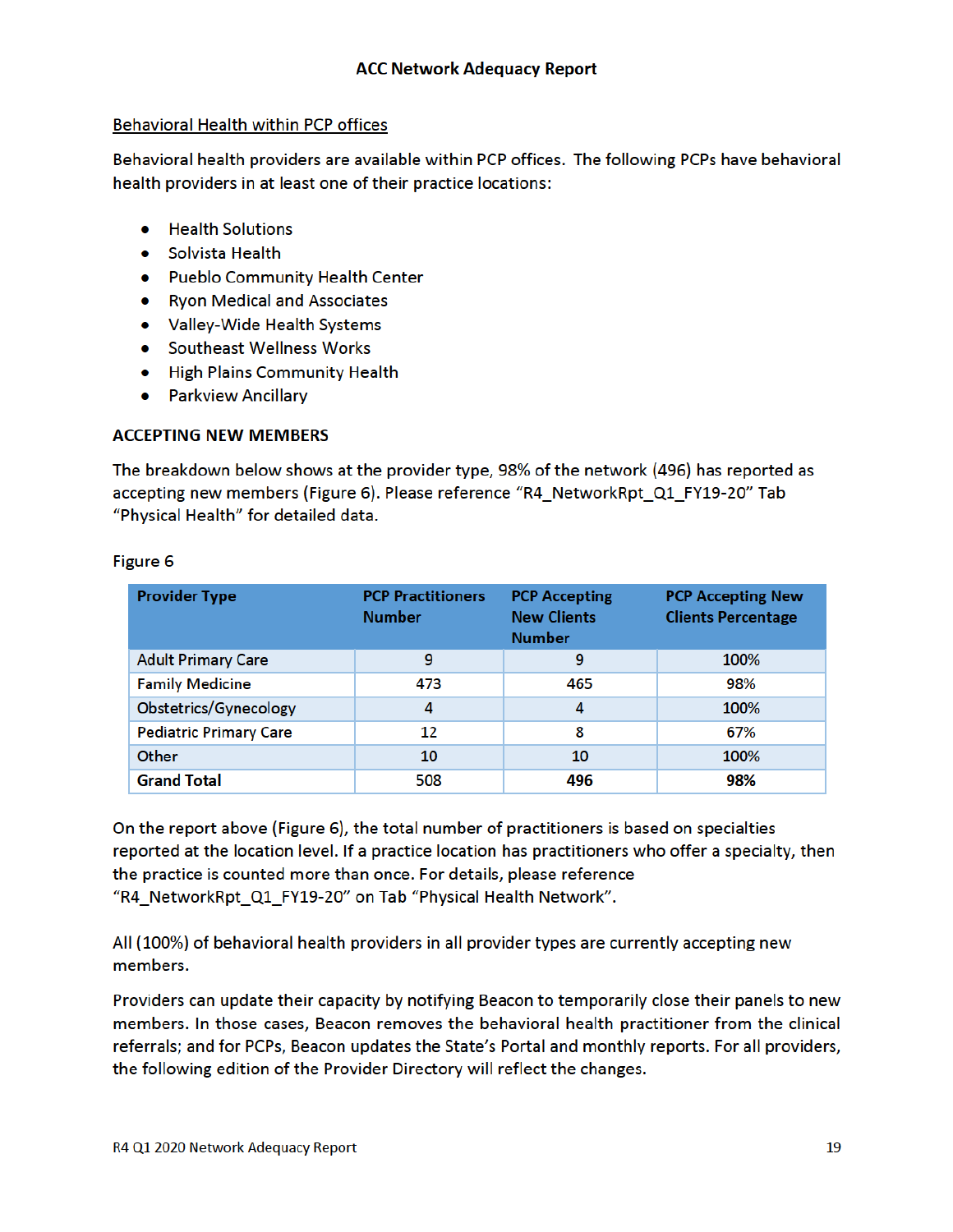### **AFTER-HOURS AND WEEKEND AVAILABILITY**

The breakdown below shows at the provider type, 149 or 29% of the network has reported as having after-hours or weekend availability (figure 7). Data is based on rendering practitioner per location and not unique rendering practitioner. Please reference "R4\_NetworkRpt\_Q1\_FY19-20" Tab "Physical Health" for detailed data.

| <b>Provider Type</b>          | <b>PCP Practitioners</b><br><b>Number</b> | <b>PCP with After-</b><br><b>Hours or Weekend</b><br><b>Availability -</b><br><b>Number</b> | <b>PCP with After-Hours</b><br>or Weekend<br><b>Availability -</b><br>Percentage |
|-------------------------------|-------------------------------------------|---------------------------------------------------------------------------------------------|----------------------------------------------------------------------------------|
| <b>Adult Primary Care</b>     | 9                                         | 2                                                                                           | 22%                                                                              |
| <b>Family Medicine</b>        | 473                                       | 147                                                                                         | 31%                                                                              |
| Obstetrics/Gynecology         | 4                                         | $\bf{0}$                                                                                    | 0%                                                                               |
| <b>Pediatric Primary Care</b> | 12                                        | 0                                                                                           | 0%                                                                               |
| Other                         | 10                                        | 0                                                                                           | 0%                                                                               |
| <b>Grand Total</b>            | 508                                       | 149                                                                                         | 29%                                                                              |

### Figure 7

There are 55 (or 6%) behavioral health practitioners within the RAE region who reported offering after hours and/or weekend care. This information is also presented on the "Behavioral Health" tab of the attached Excel document. The data is based on provider specialties as well, thus the data does not present a unique count of providers within the region. The percentage has decreased due to the addition of CMHC staff. This shows opportunity to ensure CMHC staff report after hours and weekend availability for accurate future reporting.

#### **CULTURAL EXPERTISE**

Seventy-three (73 or 57%) primary care providers (PCP) locations reported as having completed a cultural competency training. This includes PCP locations that are adult primary care (73) and pediatric primary care (70). Please note that the numbers do not total 73 as the same practice location may serve more than one population.

For behavioral health providers, there are 624 practitioners with language availability including 351 who have Spanish language.

## **ACCESSIBLE FACILITIES**

PCPs have reported through various methods if their facilities are accessible and 101 locations were identified as offering accessible facilities. We will continue to work with all practices to provide adequate accessibility.